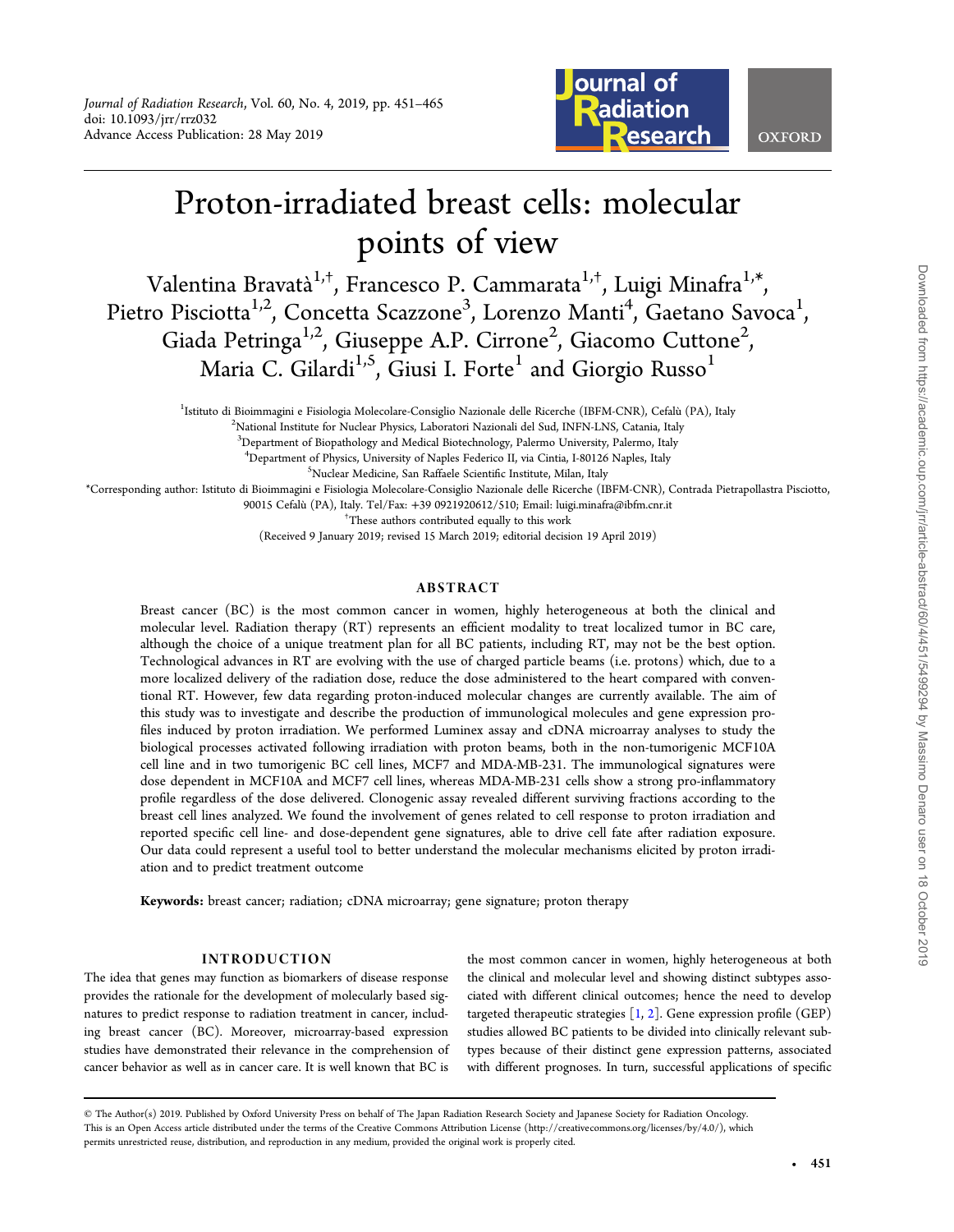molecularly based signatures in BC care were reported by the development of specific assays, such as OncotypeDx, MammaPrint and Prosigna, which have revolutionized the decision-making process on the necessity of an adjuvant chemotherapy in BC patients  $\lceil 3 \rceil$  $\lceil 3 \rceil$  $\lceil 3 \rceil$ .

Ionizing radiation (IR) delivered during radiation therapy (RT) plays a key role in the therapeutic treatments for many types of cancer, including BC. Although technological advances in radiation delivery have decisively enhanced treatment efficacy, the current scenario still presents standard RT schedules that do not take into account the specific molecular subtypes of patients with cancer in the same anatomic position (such as breast, prostate, etc.) [[4](#page-13-0)]. However, it is now well known that tumor heterogeneity, in terms of both clinical and molecular characteristics, strongly affects treatment outcome. Indeed, tumor radiosensitivity also depends on many factors linked to biological characteristics. For example, in BC, cell fate after radiation exposure depends on many factors such as hormone receptor status (estrogen and progesterone receptors, and human epidermal growth factor receptor 2), the number of tumor cancer stem cells present before initiation of RT and their ability to repopulate during the course of RT, effects of the tumor microenvironment such as hypoxia, stromal interaction and variations in the intrinsic sensitivity of cells to radiation, modulation of DNA repair or other cell survival pathways  $[5-8]$  $[5-8]$  $[5-8]$  $[5-8]$ .

Thus, the choice of a unique RT plan, common to all BC patients, may not be the best option. In addition, the advent of hadrontherapy, particularly with the use of accelerated proton beams, has led to a number of potential advantages over conventional (photon/electron-based) RT for cancer, the most important of which is arguably a more localized delivery of the radiation dose with the consequent sparing of healthy tissues and/or organs at risk [[9](#page-13-0)–[13\]](#page-13-0). In BC treatment, the prospective use of proton therapy in place of conventional RT would result in a lower radiation dose to the heart and lungs, especially if the tumor is located in the left breast [[14](#page-13-0), [15](#page-13-0)]. Because of such advantages and due to clinically encouraging results, proton therapy is currently used for several cancers and its use is rapidly growing [\[https://www.ptcog.ch/index.](https://www.ptcog.ch/index.php/facilities-in-operation) [php/facilities-in-operation,](https://www.ptcog.ch/index.php/facilities-in-operation) accessed June 2018].

However, few data are available regarding proton-induced molecular changes, particularly in breast cells, a topic that therefore deserves to be accurately described.

In addition, based on our previous findings, IR exposures could stimulate the secretion of numerous inflammatory factors, which can affect cell fate via multiple pathways and may thus influence tumor progression control and the overall therapy outcome [\[16](#page-13-0)– [20\]](#page-13-0). These secreted factors may also interact with surrounding cells and, hence, may damage unirradiated tissue via the bystander effect [[17](#page-13-0)]. To our knowledge, the immunological response of BC after proton irradiation has yet to be investigated. Thus, the identification of specific proton irradiation prognostic biomarkers and gene signatures, predictive of RT efficacy, is of great usefulness in future clinical practice. Equally important, the choice of an appropriate RT treatment plan, based also on the knowledge of biological features of the tumors to be treated, is necessary in order to increase the chances of success [[3](#page-13-0)].

In this scenario, the aim of this study was to describe the dose– response effects on cell survival induced by proton beam irradiation

and, for the first time to our knowledge, the radiation-induced GEPs and immunological molecules profiles produced by the MCF10A mammary non-tumorigenic cell line, and MCF7 (not metastatic, luminal, ER+/PR+/HER2−) and MDA-MB-231 (metastatic, basal, triple negative) BC cell lines with different aggressive phenotypes [[21\]](#page-13-0), after graded doses of proton irradiation. In particular, for the molecular investigations, three radiation doses were selected based on the following criteria: 0.5 Gy to evaluate the effects of low doses; 2 Gy as it represents the fractionated dose in RT of breast cancer; 9 Gy to evaluate the effects of high doses also to be compared with our previous studies on electron beams. [\[17](#page-13-0), [22,](#page-13-0) [23](#page-13-0)]. Our results highlighted the global molecular and immunological response of tumorigenic and non-tumorigenic BC cell lines to proton therapy.

## MATERIALS AND METHODS Proton irradiation set-up

Proton irradiations were performed using the 62 MeV proton beam generated by the superconducting cyclotron clinically used at the CATANA (Centro di AdroTerapia ed Applicazioni Nucleari Avanzate) eye proton therapy facility of the Italian Institute for Nuclear Physics in Catania, Italy [[20](#page-13-0)–[22](#page-13-0)]. The protons were accelerated by a superconductive cyclotron; the beam was converted into a uniform clinical beam, according to the international guidelines, able to cover the entire target region passing through different passive elements  $[24-26]$  $[24-26]$  $[24-26]$  $[24-26]$ . Flasks were irradiated in the upright position facing the collimated beam exit by delivering separate shots to cover the flask surface entirely; an ad-hoc remotely controlled positioning system ensured that after each shot, the flask was moved so that the next shot would hit the adjacent area. Uniformity in dose distribution and inter-shot reproducibility was routinely checked prior to each experimental run using radiochromic films. Dosimetry was also performed: the lateral beam profile was verified using a semiconductor diode, while the depth dose profiles and dosimetric calibrations were performed using a motorized Markus chamber within a water tank. The dosimetric system was calibrated under reference conditions defined by the International Atomic Energy Agency Technical Reports Series No. 398 'Absorbed Dose Determination in External Beam Radiotherapy' [\[27\]](#page-14-0). Cell irradiations were conducted placing the cells at the middle of the spread-out Bragg peak (SOBP, 1 cm width), to simulate a clinical condition, with dose values of 0.5, 2, 4, 6 and 9 Gy, and a dose rate of 15 Gy  $min^{-1}$ . .

## Cell culture and clonogenic survival assay

The human non-tumorigenic breast epithelial MCF10A cell line and the human breast adenocarcinoma MCF7 and MDA-MB-231 cell lines were purchased from the American Type Culture Collection (ATCC) and cultured according to the manufacturer's instructions (ATCC, Manassas, VA, USA) as previously reported [\[13\]](#page-13-0). Cells were maintained in an exponentially growing state at 37°C in a 5%  $CO<sub>2</sub>$  incubator; 2 days before irradiation they were seeded in T25 tissue culture flasks at  $3-5\times10^5$  cells per flask. Cell survival was evaluated by clonogenic assay performed as previously described [\[22](#page-13-0), [23,](#page-13-0) [28](#page-14-0)]. Briefly, 24 h after irradiation, cells were detached, counted by a hemocytometer and re-plated in triplicate at opportune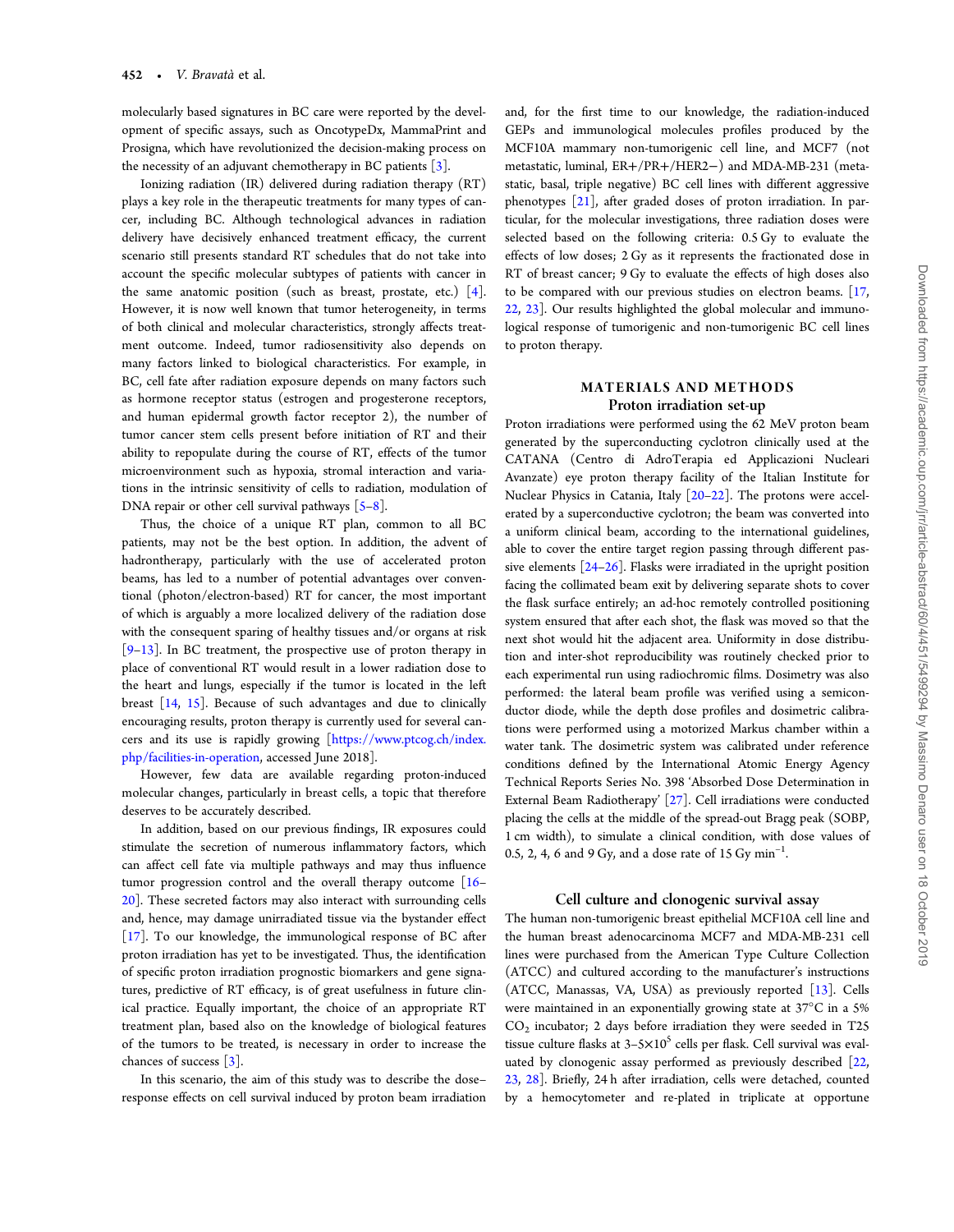<span id="page-2-0"></span>densities according to the dose delivered (200–2000 cells per well) in a 6-well plate to assay the surviving fraction (SF). Untreated cells (basal) were used as control in order to evaluate the plating efficiency (PE). Cells were allowed to form colonies under normal cell culture conditions for 10–12 days and then were fixed and stained for 30 min with 6% glutaraldehyde and 0.5% crystal violet (both from Sigma-Aldrich, St. Louis, MO, USA). Colonies with >50 cells were counted manually under a Zeiss Axiovert phase-contrast microscope (Carl Zeiss, Göttingen, Germany). Dose–response data shown in the graph of Fig. 1 are generated from the mean of three independent experiments. The error bars for each cell sample are on the x-axis for the dosimetric error and on the y-axis for the error of the SFs calculated with the error propagation method.

# Cytokine, chemokine and growth factor analysis by Luminex

Cells were collected at 24, 48 and 72 h post-irradiation. Twentyfour hours before irradiation, the growth medium was replaced with fresh medium. At the above times after exposure, irradiated conditioned medium (ICMs) was collected. For each cell line, one flask with the same cell number compared with treated samples was seeded and grown under the same experimental conditions. Thus, their complete conditioned medium (CM) was collected and used as control (basal, i.e. untreated). Complete media without cells were incubated under the same experimental conditions and used as the blank controls. CM and ICM were stored at −80°C until use. Immediately before the cytokine assay, thawed samples were centrifuged at 12 000 rpm for 5–10 min to allow precipitation of any lipid excess and tested for the following panel of 17 cytokines, chemokines and growth factors: interleukin (IL)-1β, IL-2, IL-4, IL-5, IL-6, IL-7, IL-8, IL-10, IL-12(p70), IL-13, IL-17, interferon (IFN)-γ, tumor necrosis factor (TNF)-α, monocyte chemoattractant protein-1 (MCP-1), macrophage inflammatory protein-1β (MIP-1β), granulocyte–macrophage colony-stimulating factor (GM-CSF) and granulocyte colony-stimulating factor (G-CSF). The assay was carried



Fig. 1. Dose-dependent survival curves of MCF10A, MCF7 and MDA-MB-231 cells after proton irradiation with doses of 0.5, 2, 4, 6 and 9 Gy at the therapeutic middle SOBP.

out using the Luminex system (BioRad, Munchen, Germany) according to the manufacturer's instructions, as previously described [\[17\]](#page-13-0). The assay was performed using an eight-point standard curve for every molecule. Data were evaluated using the Bio-Plex Manager software (BioRad). Standards, internal controls and samples are calculated as means of duplicate measurements. Data reported in Tables [1,](#page-3-0) [2](#page-3-0) and [3](#page-4-0) for each time point correspond to normalized values of expression levels. In particular, the means of duplicates for each cytokine/time point of treated samples have been normalized with respect to the means of duplicates for each cytokine of untreated controls collected on the day of irradiation (time point 0). Furthermore, Supplementary file 2 contains a second-order polynomial fitting analysis conducted for each immunological molecule, in order to study their trend according to time and dose delivered.

## Whole-genome cDNA microarray expression analysis

To study molecular pathways and cell networks activated at the transcriptional level following proton beam irradiations, gene expression experiments by cDNA microarray were conducted in order to select potential new biomarkers of radiosensitivity and radioresistance as previously described [\[22,](#page-13-0) [23\]](#page-13-0). Twenty-four hours after irradiation with 0.5, 2 and 9 Gy, MCF10A, MCF7 and MDA-MB-231 cell lines were harvested, counted and the pellet stored immediately at −80°C. Total RNA was extracted from cells using Trizol and the RNeasy mini kit according to the manufacturer's guidelines (Invitrogen). RNA concentration and purity were determined spectrophotometrically using a Nanodrop ND-1000 (Thermo Scientific Open Biosystems, Lafayette, CO, USA), and RNA integrity, measured as RNA integrity number (RIN) values, was assessed using a Bioanalyzer 2100 (Agilent Technologies, Santa Clara, CA, USA). Only samples with a maximum RIN of 10 were used for further microarray analysis. A 500 ng aliquot of total RNA was used for conplementary RNA (RNA) synthesis and labeling according to the Agilent Two-Color Microarray-Based Gene Expression Analysis protocol. Samples were labeled with Cy5 dye and control with Cy3 dye (Agilent Technologies). Fluorescent cRNA samples (825 ng) were then hybridized onto Whole Human Genome 4 × 44 K microarray GeneChips (Agilent Technologies) containing all known genes and transcripts of an entire human genome. Six replicates were performed. Array hybridization was conducted for 17 h at 65°C. Images were acquired with a DNA Microarray Scanner with Sure Scan high-Resolution Technology (Agilent Technologies). Statistical data analysis, background correction and normalization of the gene expression profiles (GEPs) were performed using Feature Extraction and GeneSpring software GX 13.0 (Agilent Technologies). Specifically, data were filtered using a two-step procedure: first the entities were filtered based on their flag values P (present) and M (marginal) and then filtered based on their signal intensity values, which enables very low signal values or removal of those that have reached saturation. Statistically significant differences were computed by Student's t-test, and the significance level was set at  $P < 0.05$ . The false discovery rate (FDR) was used as a multiple test correction method. Genes were identified as being differentially expressed if they showed a fold change (FC) of at least 2 with a P-value < 0.05 compared with untreated MCF10A,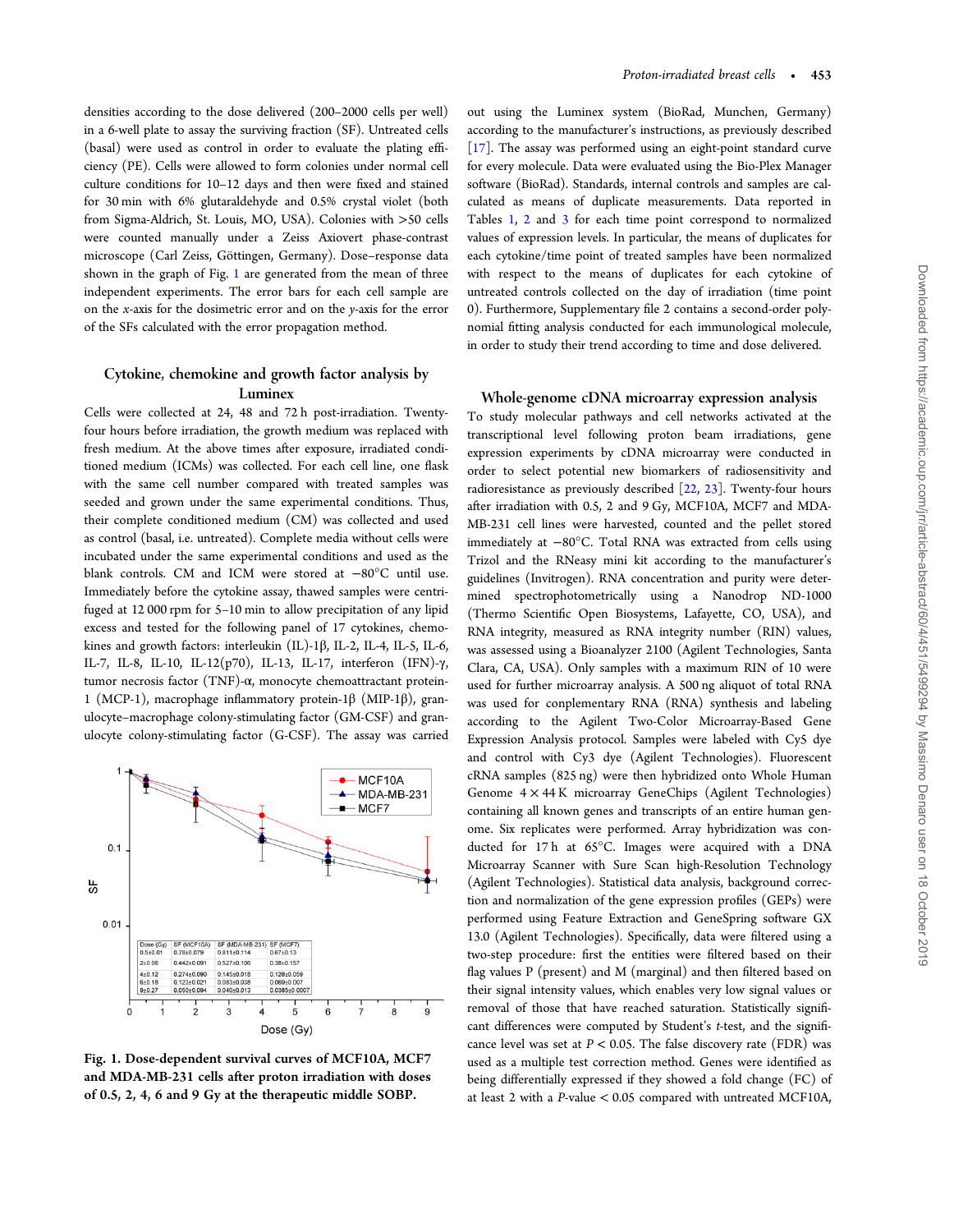|               |                    |      |      | MCF10A non-tumorigenic mammary epithelial cells |      |                |        |      |      |
|---------------|--------------------|------|------|-------------------------------------------------|------|----------------|--------|------|------|
| Analytes      | 24 h               |      |      | 48 h                                            |      |                | 72 h   |      |      |
|               | $0.5\,\mathrm{Gy}$ | 2 Gy | 9 Gy | $0.5\,\mathrm{Gy}$                              | 2 Gy | 9 <sub>Y</sub> | 0.5 Gy | 2 Gy | 9 Gy |
| IL-1 $\beta$  | 0.78               | 0.69 | 0.81 | 0.94                                            | 0.95 | 1.34           | 1.08   | 1.17 | 1.69 |
| $IL-6$        | 0.91               | 0.83 | 0.86 | 0.82                                            | 0.98 | 2.48           | 0.78   | 0.97 | 2.89 |
| TNF- $\alpha$ | 0.78               | 0.65 | 0.83 | 0.96                                            | 0.94 | 1.32           | 1.08   | 1.21 | 1.53 |
| $IL-12$       | 0.29               | 0.11 | 0.47 | 0.64                                            | 0.29 | 1.00           | 0.64   | 0.64 | 1.18 |
| IFN-γ         | 0.82               | 0.71 | 0.82 | 0.95                                            | 0.94 | 1.23           | 1.07   | 1.17 | 1.39 |
| $IL-4$        | 0.80               | 0.74 | 0.84 | 0.97                                            | 0.96 | 1.27           | 1.09   | 1.19 | 1.49 |
| $IL-10$       | 0.43               | 0.32 | 0.54 | 0.43                                            | 0.49 | 1.24           | 0.60   | 0.94 | 1.18 |
| $IL-13$       | 0.77               | 1.00 | 0.77 | 0.77                                            | 0.77 | 1.00           | 0.77   | 1.00 | 1.23 |
| $IL-8$        | 0.99               | 0.87 | 1.06 | 1.17                                            | 1.28 | 2.15           | 1.37   | 1.65 | 3.69 |
| $MCP-1$       | 0.77               | 0.65 | 0.67 | 1.31                                            | 1.11 | 1.12           | 3.53   | 4.56 | 3.11 |
| $MIP-1\beta$  | 0.18               | 0.00 | 0.33 | 0.84                                            | 0.56 | 2.01           | 1.30   | 1.64 | 2.82 |
| $IL-2$        | 0.72               | 0.60 | 0.75 | 0.90                                            | 0.87 | 1.23           | 0.99   | 1.11 | 1.38 |
| $IL-7$        | 0.66               | 0.48 | 0.66 | 1.00                                            | 0.77 | 1.16           | 1.32   | 1.32 | 1.27 |
| $IL-17$       | 0.68               | 0.56 | 0.78 | 1.04                                            | 0.96 | 1.70           | 1.27   | 1.47 | 2.20 |
| G-CSF         | 0.70               | 0.57 | 0.79 | 0.99                                            | 0.90 | 1.91           | 1.22   | 1.61 | 3.77 |
| <b>GM-CSF</b> | 0.90               | 0.86 | 0.86 | 1.02                                            | 1.02 | 1.29           | 1.10   | 1.10 | 1.39 |

<span id="page-3-0"></span>Table 1. MCF10A cytokine, chemokine and growth factor profiles induced by proton treatments

IL-5 was undetectable.

Values (in term of pg ml<sup>-1</sup>) were normalized using CM of untreated MCF10A cells.

| Table 2. MCF7 cytokine, chemokine and growth factor profile induced by proton treatments |  |  |  |  |
|------------------------------------------------------------------------------------------|--|--|--|--|
|                                                                                          |  |  |  |  |

|               | MCF7 breast cancer cell line |              |              |                    |                |      |                    |                |                  |  |  |  |
|---------------|------------------------------|--------------|--------------|--------------------|----------------|------|--------------------|----------------|------------------|--|--|--|
|               | 24 h                         |              |              | 48 h               |                |      |                    | 72 h           |                  |  |  |  |
| Analytes      | $0.5\,\mathrm{Gy}$           | 2 Gy         | 9 Gy         | $0.5\,\mathrm{Gy}$ | $2 \text{ Gy}$ | 9 Gy | $0.5\,\mathrm{Gy}$ | $2 \text{ Gy}$ | 9 Gy             |  |  |  |
| $IL-6$        | 1.18                         | 1.29         | 1.25         | 1.67               | 1.64           | 3.33 | 3.62               | 4.31           | 7.36             |  |  |  |
| TNF- $\alpha$ | 0.38                         | 0.69         | 1.00         | 0.69               | 0.84           | 0.69 | 0.69               | 1.00           | 1.33             |  |  |  |
| IFN-γ         | $\mathbf{0}$                 | $\mathbf{0}$ | $\mathbf{0}$ | $\mathbf{0}$       | 0.17           | 1.00 | $\mathbf{0}$       | 1.00           | $\boldsymbol{0}$ |  |  |  |
| $IL-8$        | 0.77                         | 0.59         | 1.45         | 0.91               | 1.23           | 1.45 | 2.00               | 2.55           | 3.50             |  |  |  |
| $MCP-1$       | 0.00                         | 0.00         | 0.11         | 0.40               | 1.00           | 1.00 | 3.26               | 2.56           | 0.00             |  |  |  |
| $IL-7$        | 0.00                         | 0.09         | 0.09         | 0.26               | 0.26           | 0.00 | 0.26               | 0.09           | 0.43             |  |  |  |
| $IL-17$       | 0.80                         | 0.54         | 0.80         | 1.07               | 0.66           | 0.80 | 1.34               | 1.46           | 0.93             |  |  |  |
| <b>GM-CSF</b> | 0.00                         | 0.00         | 0.00         | 0.08               | 1.38           | 1.96 | 2.77               | 1.50           | 0.23             |  |  |  |

IL-2, IL-4, IL-5, IL-10, IL-12, IL-13, G-CSF, MIP-1b and IL-1β were undetectable.

Values (in term of pg ml<sup>-1</sup>) were normalized using CM of untreated MCF7 cells.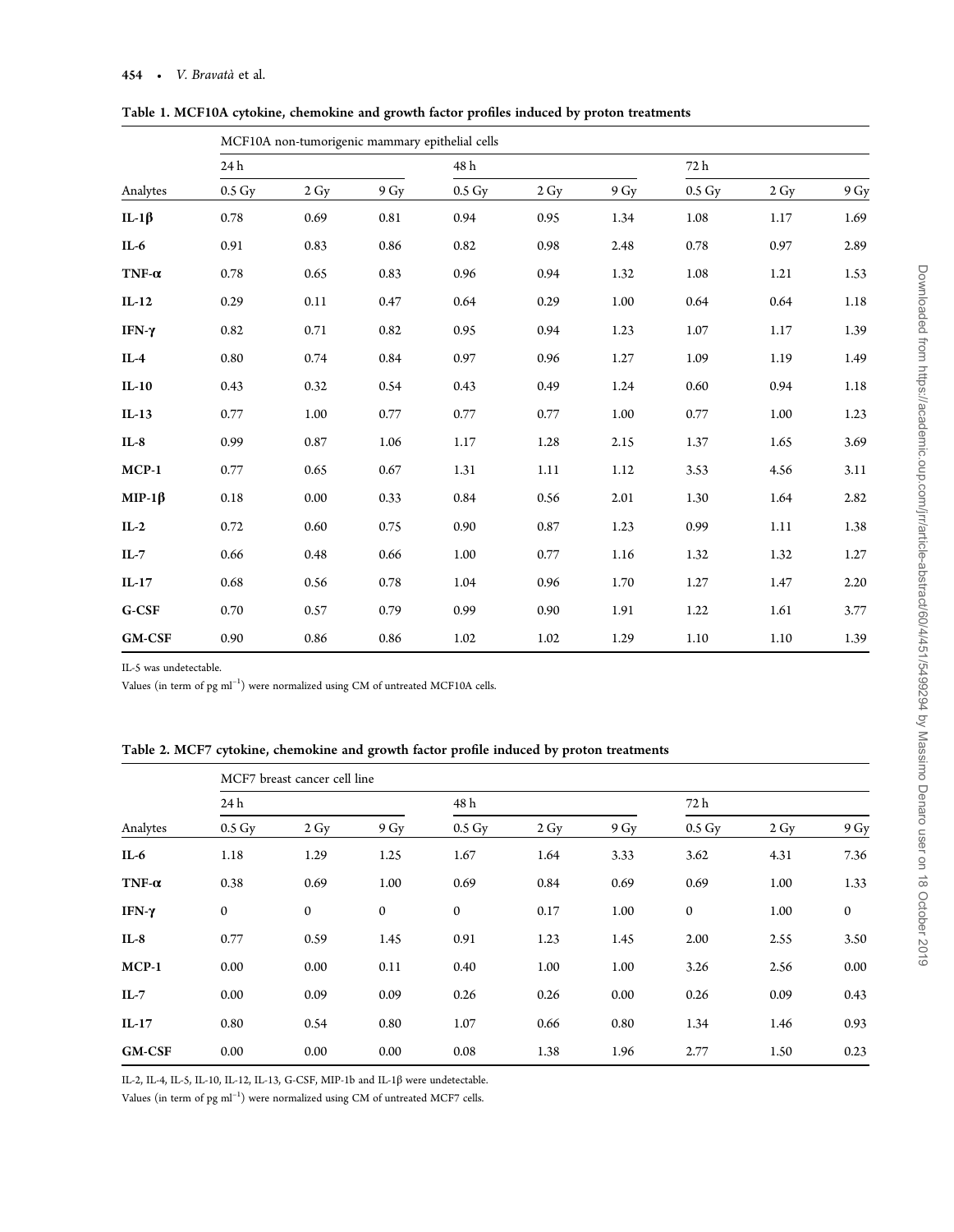|               |                    | MDA-MB-231 breast cancer cell line |                |                    |                   |       |                    |                |       |  |  |  |
|---------------|--------------------|------------------------------------|----------------|--------------------|-------------------|-------|--------------------|----------------|-------|--|--|--|
|               | 24 h               |                                    |                |                    | 48 h              |       |                    | 72 h           |       |  |  |  |
| Analytes      | $0.5\,\mathrm{Gy}$ | $2 \text{ Gy}$                     | 9 <sub>Y</sub> | $0.5\,\mathrm{Gy}$ | $2 \,\mathrm{Gy}$ | 9 Gy  | $0.5\,\mathrm{Gy}$ | $2 \text{ Gy}$ | 9 Gy  |  |  |  |
| IL-1 $\beta$  | 1.00               | 1.28                               | 1.44           | 5.00               | 5.28              | 7.68  | 7.04               | 11.84          | 17.92 |  |  |  |
| IL-6          | 1.25               | 1.65                               | 1.43           | 3.94               | 4.58              | 4.04  | 5.48               | 9.90           | 8.73  |  |  |  |
| TNF- $\alpha$ | 1.38               | 1.57                               | 1.57           | 3.54               | 3.74              | 3.74  | 4.75               | 8.49           | 6.81  |  |  |  |
| IFN-γ         | 0.00               | $\mathbf 0$                        | $\mathbf{0}$   | 8.74               | 10.31             | 10.31 | 18.55              | 40.23          | 36.28 |  |  |  |
| $IL-4$        | 1.25               | 1.14                               | 1.25           | 1.44               | 1.78              | 1.89  | 1.83               | 2.67           | 2.61  |  |  |  |
| $IL-13$       | 0.13               | 0.00                               | 0.13           | 0.00               | 0.13              | 0.13  | 0.13               | 0.13           | 0.25  |  |  |  |
| $IL-8$        | 1.12               | 1.25                               | 2.00           | 3.38               | 3.50              | 5.46  | 5.05               | 8.21           | 10.25 |  |  |  |
| $MCP-1$       | 1.13               | 1.19                               | 1.63           | 1.63               | 1.91              | 2.09  | 2.09               | 3.15           | 3.21  |  |  |  |
| $IL-7$        | 1.00               | 1.25                               | 1.63           | 1.25               | 1.50              | 1.56  | 1.63               | 2.33           | 2.21  |  |  |  |
| G-CSF         | 1.11               | 1.57                               | 1.82           | 3.65               | 4.32              | 5.18  | 4.99               | 9.63           | 9.20  |  |  |  |
| <b>GM-CSF</b> | 1.04               | 0.98                               | 1.26           | 1.14               | 1.24              | 1.74  | 1.33               | 1.73           | 2.42  |  |  |  |

<span id="page-4-0"></span>Table 3. MDA-MB-231 cytokine, chemokine and growth factor profiles induced by proton treatments

IL-2, IL-5, IL-10, IL-12, IL-17 and MIP-1b were undetectable.

Values (in term of  $pg \text{ ml}^{-1}$ ) were nomralized using CM of untreated MDA-MB-231 cells.

MCF7 and MDA-MB-231 cell lines used as reference samples. As described above, the same experimental approach was performed for both cell lines used in this project. The data discussed in this publication have been deposited in the National Center for Biotechnology Information Gene Expression Omnibus (GEO) [\[29\]](#page-14-0) and are accessible through GEO Series accession numbers (GSE116325 and GSE103472). Microarray data are available in compliance with Minimum Information About a Microarray Experiment (MIAME) standards.

## Pathway analyses of GEP lists

Differentially expressed gene lists obtained by GEP analysis were analyzed using Reactome, a tool that provides a comprehensive set of functional annotation for investigators to understand biological meaning behind a large list of genes. Reactome is a free, open-source, open-data, curated and peer-reviewed knowledge base of biomolecular pathways [\(https://reactome.org/](https://reactome.org/)). One of its main priorities is to provide easy and efficient access to its high-quality curated data and to provide intuitive bioinformatics tools for the visualization, interpretation and analysis of pathway knowledge. It also provides a rapid means to reduce large lists of genes into functionally related groups of genes to help unravel the biological content captured by highthroughput technologies such as microarray analyses [\[30](#page-14-0)].

## PubMatrix

All genes assayed in this work were analyzed using the PubMatrix tool, as previously described, in order to confirm our assumptions and to study bibliographic relationships between proteins and some

selected queries such as IR, radiation, cancer, BC, proton, inflammation, cell cycle and apoptosis [\[31](#page-14-0)].

## RESULTS Cell survival

In order to test the effects of the proton beam irradiation on cell loss of reproductive capacity, MCF10A non-tumorigenic mammary epithelial cells, and MCF7 and MDA-MB-231 tumorigenic BC cell lines were irradiated with the doses of 0.5, 2, 4, 6 and 9 Gy.

Dose–response effects were tested by clonogenic assay, and the SFs obtained revealed varying cellular radiosensitivity according to the breast cell lines analyzed (Fig. [1\)](#page-2-0). In particular, the SFs following exposure to doses of 0.5, 2 and 9 Gy are as follows: MCF10A cells, 0.78 ( $\pm$  0.08); 0.44 ( $\pm$  0.09); 0.050 ( $\pm$  0.09); MCF7 cells, 0.67 ( $\pm$  0.13); 0.38 ( $\pm$  0.15); 0.0385 ( $\pm$  0.0007); and MDA-MB-231 cells, 0.81  $(\pm 0.11)$ ; 0.53  $(\pm 0.10)$ ; 0.040  $(\pm 0.01)$ , respectively.

# Immunological molecule profiles secreted after radiation treatment

We evaluated the relative expression of cytokines, chemokines and growth factors produced by non-tumorigenic mammary epithelial MCF10A cells and tumorigenic BC MCF7 and MDA-MB-231 cell lines after proton irradiation with the doses of 0.5, 2 and 9 Gy and assayed 24, 48 and 72 h after radiation exposures. The abovementioned immunological factors were chosen according to their involvement in the cell radiation response, as described by several authors and also by our group  $[16, 17]$  $[16, 17]$  $[16, 17]$  $[16, 17]$ . The results of these assays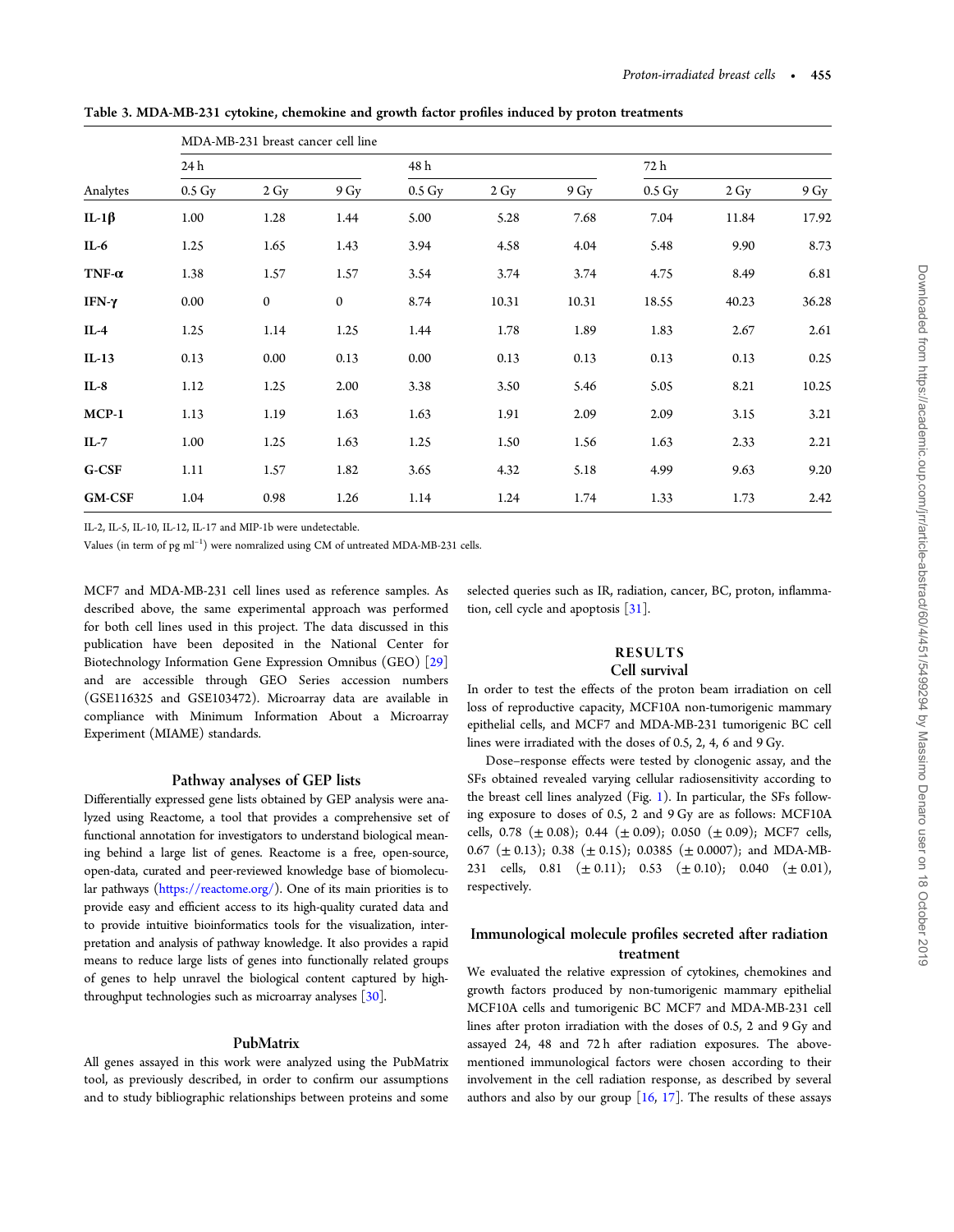are displayed in Tables [1,](#page-3-0) [2](#page-3-0) and [3.](#page-4-0) Furthermore, Supplementary file 2 contains a second-order polynomial fitting analysis conducted for each immunological molecule, in order to study their trend according to time and dose delivered.

## Immunological molecule profiles secreted by the non-tumorigenic breast MCF10A cell line

As shown in Table [1](#page-3-0), 16 out of 17 immunological molecules investigated were deregulated in MCF10A cells after proton irradiation, compared with untreated cells. Only IL-5 levels fell below the instrument detection threshold because of a too low secretion in ICM.

In summary, as shown in Table [1](#page-3-0) and in Supplementary file 2, a slight increase of cytokine secretion was observed at 48 and 72 h post-irradiation with low doses (0.5 and 2 Gy). However, a rapid increase of all the molecules tested was observable starting from 48 h post-treatment after irradiation with the highest dose used, i.e. 9 Gy, describing a polynomial-type increasing trend of inflammatory molecules (IL-1 $\beta$ , IL-6, TNF- $\alpha$  and IL-17), TH1-type (IL-12 and IFN-γ), TH2-type (IL-4 and IL-10), chemokines (IL-8, MCP-1 and MIP-1 $\beta$ ) and growth factors (IL-2, G-CSF and GM-CSF). These findings suggest a time- and dose-dependent secretion of immunological molecules. It is noteworthy that the first temporarily upregulated molecules, regardless of the dose delivered, are the two chemokines IL-8 and MCP-1, for which the increase is observed as early as 48 h post-treatment.

## Immunological molecule profiles secreted by the breast cancer MCF7 cell line

As regards the MCF7 BC cell line, Table [2](#page-3-0) shows the cytokine, chemokine and growth factor signature for the three doses used (0.5, 2 and 9 Gy), at the chosen post-irradiation time points (24, 48 and 72 h). As displayed, only 8 out of the 17 immunological factors assayed were detectable. In particular, the levels of IL-2, IL-4, IL-5, IL-10, IL-12, IL-13, G-CSF, MIP-1β and IL-1β were undetectable because of their too low secretion in ICM. These results are in line with those recently described by Desai et al. regarding the minimal secretion of immunological factors in the ICM by MCF7 cells compared with other human cancer cell lines analyzed after radiation exposure, also described by our group following electron radiation treatments  $[17–20]$  $[17–20]$  $[17–20]$ . As shown in Table [2](#page-3-0) and in Supplementary file 2, polynomial fitting analysis describes an irregular trend for many of the assayed molecules. Only IL-6 and IL-8 seem to be produced in a time- and dose- delivered-dependent manner. In particular, a peak of release was highlighted in ICM for the pro-inflammatory cytokine IL-6 and the chemokines IL-8 and MCP-1 72 h after proton irradiation, as these molecules were up-regulated by a 2-fold factor, compared with CM of untreated MCF7 cells.

## Immunological molecule profiles secreted by the metastatic breast cancer MDA-MB-231 cell line

As above described, the same Luminex experimental approach was performed for proton-treated MDA-MB-231 BC cells. In detail, Table [3](#page-4-0) shows the relative expression of the immunological factors

released by cells at 24, 48 and 72 h post-proton irradiation using the doses of 0.5, 2 and 9 Gy. As assayed, 11 out of 17 immunological molecules investigated were deregulated in MDA-MB-231 cells after irradiation, compared with the control. In fact, IL-5, IL-12, IL-10, IL-2, MIP-1β and IL-17 were undetectable, because of their too low secretion in ICM. As also shown in Table [3](#page-4-0) and in Supplementary file 2, with the exception of IL-13, all the other factors were upregulated in a time- and dose increase-dependent manner. Overall, the immune response profile of MDA-MB-231 cells to irradiation was characterized by an earlier activation of almost all the immunological factors found in the ICM; such an increase was evident already 24 h post-treatment, with the exception of IFN-γ and IL-13, becoming consistent especially after 48 and 72 h. These data suggest a time-dependent cytokine signature; however, in the case of MDA-MB-231, the dose effect is less evident, since even for the low doses (0.5 and 2 Gy) there is a conspicuous secretion of the molecules found in the ICM, except for IL-13, with a 3-fold increase for 6 out 12 molecules assayed (IL-1β, IL-6, TNF-α, IFN-γ, IL-8 and G-CSF). Note that the IFN-γ, reached a value of 40.23 for the dose of 2 Gy at the time point of 72 h post-treatment and 36.28 with 9 Gy at the same time point, suggesting the activation of a strong TH1-type response. Overall, increased levels of IL-1β, IL-6, TNF-α, IL-7 and IFN-γ (characterized by a pro-inflammatory behavior), IL-8 and MCP-1 (chemokines) and G-CSF and GM-CSF (growth factors) were observed, especially at 72 h post-treatment at all radiation doses. Hence, MDA-MB-231 cells showed the strongest potentially pro-inflammatory secretion profile compared with the other cell types analyzed. Indeed, these cells produce a large spectrum of inflammatory molecules regardless of the dose delivered, unlike MCF7 and MCF10 for which only IL-6, IL-8 and MCP-1 showed this peculiarity.

# Overview of cDNA microarray gene expression and pathway analysis

Non-tumorigenic breast MCF10A cell line In this study, a two-color microarray-based gene expression analysis was conducted on MCF10A cells 24 h post-irradiation with proton beams using 0.5, 2 and 9 Gy of IR doses, compared with untreated MCF10A cells, used as the reference sample. Comparative differential gene expression analysis revealed that multiple genes were significantly altered, by  $\geq$ 2-fold, compared with untreated cells as follows: MCF10A 0.5 Gy, 615 differentially expressed genes (DEGs; 167 down-regulated and 448 up-regulated); MCF10A 2 Gy, 881 DEGs (224 down-regulated and 657 up-regulated); and MCF10A 9 Gy, 929 DEGs (319 down-regulated and 610-up regulated) (Fig. [2](#page-6-0)).

Moreover, up- and down-regulated transcripts were selected and grouped according to their involvement in specific biological path-ways using the Reactome tool [\[30\]](#page-14-0) as displayed in Tables [4,](#page-6-0) [5](#page-7-0) and [6](#page-8-0). The result of this mapping revealed the involvement of a set of factors controlling cellular processes, such as gene transcription, cell fate, immune response, cell adhesion, migration and cellular trafficking, in comparison with the reference sample. In addition, the GEP lists of MCF10A 0.5 Gy, MCF10A 2 Gy and MCF10A 9 Gy were also analyzed by Venn diagrams in order to identify overlapping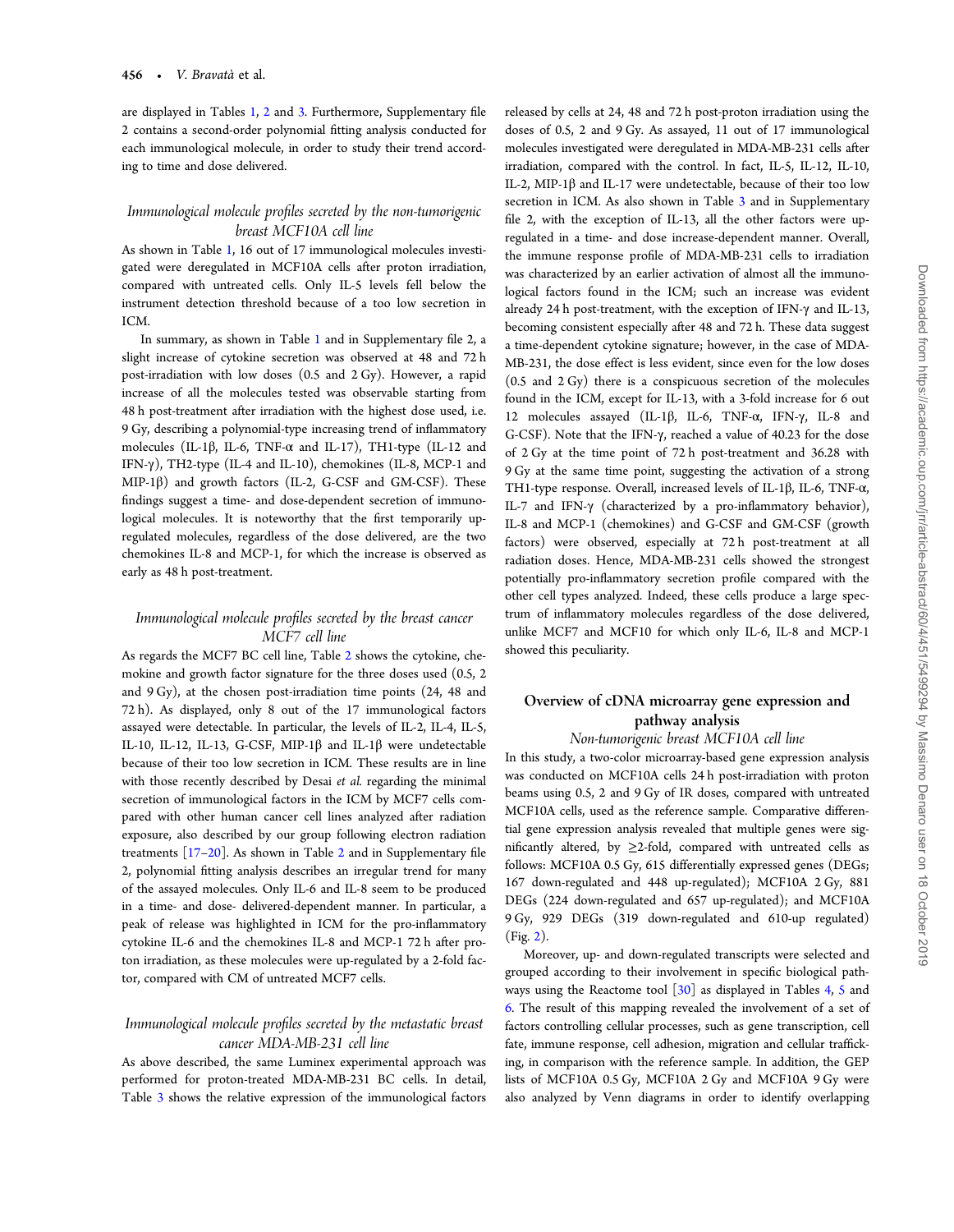<span id="page-6-0"></span>deregulated genes among all the configurations assayed in this work, as shown in Fig. 2. Summarizing, in MCF10A cells, some common genes were deregulated by proton irradiation between 0.5 and 2 Gy (203 common genes), between 2 and 9 Gy (240 common genes) and between 0.5 and 9 Gy (48 common genes). As shown in Venn diagrams displayed in Fig. 2, some genes were deregulated in a unique way according to the specific dose delivered, suggesting a characteristic dose-dependent molecular response. A common gene list could represent the chance for cells to respond in a common





way to irradiation, activating specific cell networks. Interestingly, 92 genes (Supplementary file 1) were deregulated after all the three doses used, and with the same expression trend. Thus, we decided to load this 92 gene signature into the Reactome tool in order to select the top five statistically relevant biological pathways. Results are provided in Table [7.](#page-9-0) In order to identify possible documented relationships between 92 microarray gene expression lists and some processes known to be involved in cell response to IR treatment, we used the PubMatrix V2.1 tool. In this way, lists of terms, such as protein names, can be assigned to a genetic, biological or clinical relevance in a flexible systematic fashion in order to confirm our assumptions. The common pathways activated in MCF10A, regardless of the used dose, involve networks related to inflammation, lipid metabolism and detoxification processes, which are not involved in death or cell fate balance, nor typically linked to the IR response.

## MCF7 breast cancer cell line

The MCF7 BC cell line was exposed to proton beam irradiation using 0.5, 2 and 9 Gy doses. As described above, the MCF7 cell line response to proton irradiation was analyzed 24 h post-irradiation using a two-color microarray-based gene expression approach. GEPs of the MCF7 cell line exposed to 0.5, 2 and 9 Gy revealed that multiple genes had significantly altered their expression levels, by  $\geq$ 2fold compared with the untreated MCF7 cells, used as reference group: MCF7 0.5 Gy, 266 DEGs (97 down-regulated and 169 upregulated); MCF7 2 Gy, 506 DEGs (134 down-regulated and 291

Table 4. Top five molecular pathways of deregulated gene data sets of MCF10A, MCF7 and MDA-MB-231 cells treated with 0.5 Gy

|              |    | Pathway name                                      | Genes found in GEP list | Entities (total) | P-value     | <b>FDR</b> |
|--------------|----|---------------------------------------------------|-------------------------|------------------|-------------|------------|
| MCF10A       |    | Fatty acids                                       | 4                       | 29               | 1.85E-2     | 7.21E-1    |
|              | 2  | Activation of the phototransduction cascade       | 3                       | 19               | 2.84E-2     | 7.21E-1    |
|              | 3  | Relaxin receptors                                 | 2                       | 8                | 3.14E-2     | 7.21E-1    |
|              | 4  | cGMP effects                                      | 3                       | 20               | 3.24E-2     | 7.21E-1    |
|              | 5  | Glucagon-type ligand receptors                    | 4                       | 35               | 3.36E-2     | 7.21E-1    |
| MCF7         | 1  | Signal regulatory protein family interactions     | 3                       | 16               | $2.01E-3$   | 5.21E-1    |
|              | 2  | GABA synthesis                                    | 1                       | $\mathbf{2}$     | $3.02E - 2$ | 5.96E-1    |
|              | 3  | ABC transporters in lipid homeostasis             | 2                       | 18               | $3.16E-2$   | 5.96E-1    |
|              | 4  | GABA synthesis, release, reuptake and degradation | $\overline{c}$          | 19               | 3.48E-2     | 5.96E-1    |
|              | 5  | NR1D1 (REV-ERBA) represses gene expression        | 1                       | 3                | 4.49E-2     | 5.96E-1    |
| $MDA-MB-231$ | 1  | ERBB2 activates PTK6 signaling                    | 5                       | 18               | $2.71E-3$   | 8.39E-1    |
|              | 2  | ERBB2 regulates cell motility                     | 5                       | 19               | 3.41E-3     | 8.39E-1    |
|              | 3  | GRB2 events in ERBB2 signaling                    | 5                       | 20               | $4.23E-3$   | 8.39E-1    |
|              | 4  | Hydroxycarboxylic acid-binding receptors          | 3                       | 7                | 6.07E-3     | 8.39E-1    |
|              | 5. | Post-transcriptional silencing by small RNAs      | 3                       | 7                | 6.07E-3     | 8.39E-1    |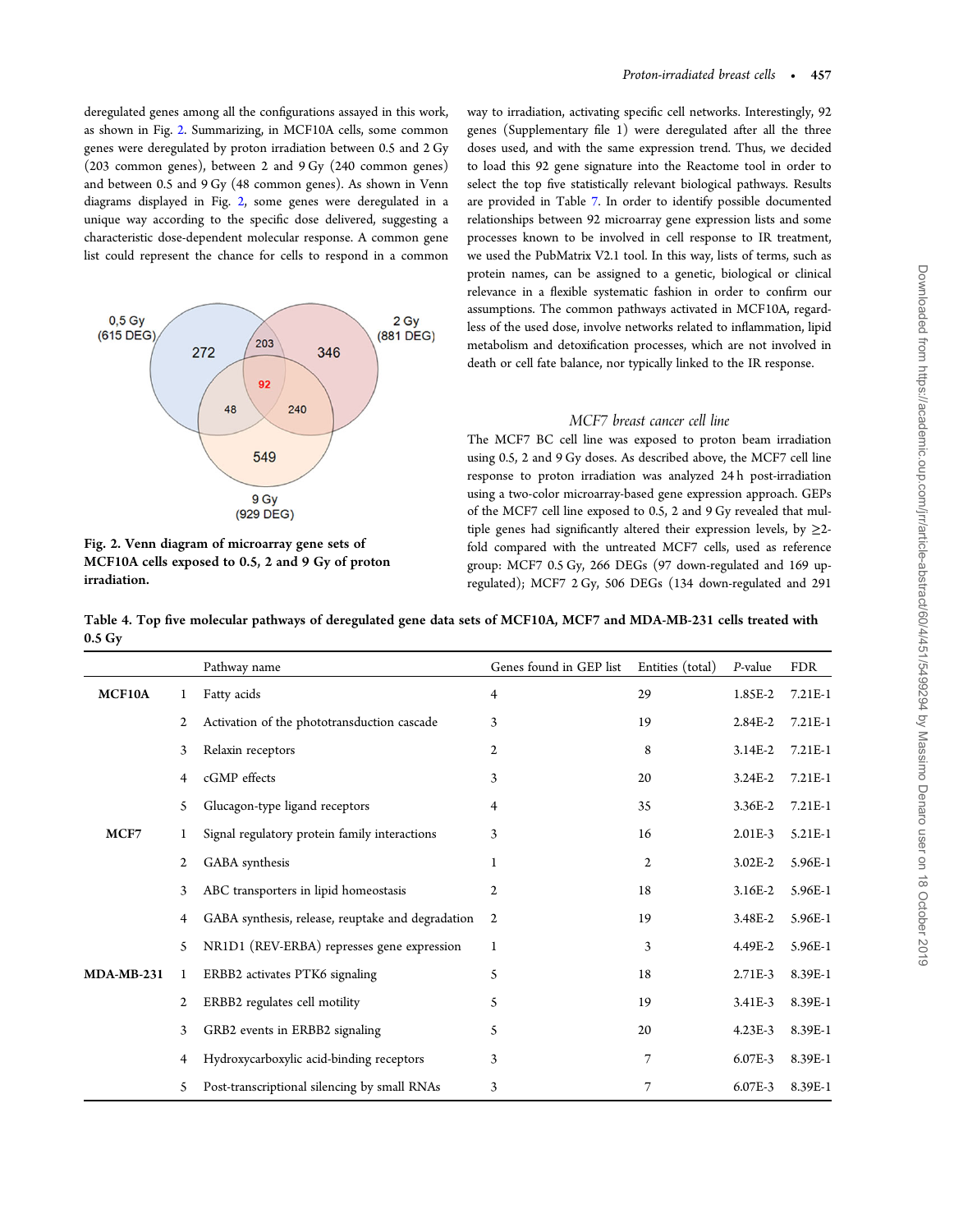|         | Pathway name                                                                             | Genes found in<br>GEP list | Entities<br>(total) | P-value FDR     |  |
|---------|------------------------------------------------------------------------------------------|----------------------------|---------------------|-----------------|--|
| MCF10A  | 1 Interleukin-4 and 13 signaling                                                         | 23                         | 212                 | 1.01E-3 7.22E-1 |  |
|         | 2 RUNX3 regulates immune response and cell migration                                     | 4                          | 10                  | 2.03E-3 7.22E-1 |  |
|         | 3 RUNX1 regulates transcription of genes involved in differentiation<br>of keratinocytes | 4                          | 11                  | 2.85E-3 7.22E-1 |  |
|         | 4 Transcriptional activation of p53-responsive genes                                     | 3                          | 6                   | 4.03E-3 7.22E-1 |  |
|         | 5 Transcriptional activation of cell cycle inhibitor p21                                 | 3                          | 6                   | 4.03E-3 7.22E-1 |  |
| MCF7    | 1 TP53 regulates transcription of death receptors and ligands                            | 7                          | 18                  | 1.29E-6 8.42E-4 |  |
|         | 2 TP53 regulates transcription of cell death genes                                       | 11                         | 83                  | 4.14E-5 1.35E-2 |  |
|         | Signal regulatory protein family interactions                                            | 5                          | 18                  | 2.08E-4 4.51E-2 |  |
|         | 4 Interaction between L1 and ankyrins                                                    | 6                          | 33                  | 4.66E-4 7.6E-2  |  |
|         | 5 Transcriptional activation of cell cycle inhibitor p21                                 | 3                          | 6                   | 7.71E-4 8.33E-2 |  |
| MDA-MB- | 1 Activation of kainate receptors upon glutamate binding                                 | 6                          | 34                  | 1.57E-2 8.76E-1 |  |
| 231     | 2 RUNX1 regulates transcription of genes involved in differentiation<br>of keratinocytes | 3                          | 11                  | 2.72E-2 8.76E-1 |  |
|         | 3 TNFs bind their physiological receptors                                                | 5                          | 30                  | 3.25E-2 8.76E-1 |  |
|         | 4 MET activates STAT3                                                                    | 2                          | 5                   | 3.49E-2 8.76E-1 |  |
|         | 5 Apoptosis-induced DNA fragmentation                                                    | 3                          | 13                  | 4.13E-2 8.76E-1 |  |

<span id="page-7-0"></span>Table 5. Top five molecular pathways of deregulated gene data sets of MCF10A, MCF7 and MDA-MB-231 cells treated with 2 Gy

up-regulated); and MCF7 9 Gy, 604 DEGs (158 down-regulated and 446 up-regulated) (Fig. [3\)](#page-9-0).

Also in this case, up- and down-regulated transcripts were selected and grouped according to their involvement in specific biological pathways using integrated pathway enrichment analysis with Reactome, and the top significant pathways were analyzed for all the configurations assayed (Table [4,](#page-6-0) 5 and  $6$ ).

The result of this mapping revealed involvement of a set of factors controlling specific cellular processes, such as inflammation, response to drug, cell fate regulation and cellular trafficking in comparison with the reference sample. In addition, the GEP lists were also analyzed by Venn diagrams in order to identify overlapping deregulated genes among all the configuration assayed in this work, as shown in Fig. [3](#page-9-0). In proton-treated MCF7 BC cells, some common genes were deregulated between 0.5 and 2 Gy (32 common genes), between 2 and 9 Gy (195 common genes) and between 0.5 and 9 Gy (25 common genes). Moreover, as displayed, 58 deregulated genes were common between all the three configurations analyzed (Supplementary file 1).

We speculated that this 58 gene signature could be responsible for the activation of intracellular mechanisms in response to radiation-induced stress. This molecular response appears not to be dependent on the specific dose delivered. Thus, we fed this gene signature into the Reactome tool, but no statistically relevant biological processes known to be related to cell response to radi-ation were selected (Table [7](#page-9-0)). These pathways involve GABA ( $\gamma$ aminobutyric acid) metabolism, transduction signaling and gene expression regulation.

#### MDA-MB-231 metastatic breast cancer cell line

As described above for MCF10A and MCF7 cell lines, the same GEP approach with a two-color microarray-based gene expression analysis was performed for MDA-MB-231 cells 24 h post-irradiation. Comparative differential gene expression analysis revealed that multiple genes were significantly altered, by  $\geq$ 2-fold, compared with untreated cells as follows: MDA-MB-231 0.5 Gy, 959 DEGs (266 down-regulated and 693 up-regulated); MDA-MB-231 2 Gy, 1105 DEGs (328 down-regulated and 777 up-regulated); and MDA-MB-231 9 Gy, 1429 DEGs (389 down-regulated and 1040 up-regulated)  $(Fi\varrho, 4)$  $(Fi\varrho, 4)$  $(Fi\varrho, 4)$ .

Also in this case, an integrated pathway enrichment analysis was performed for all the configurations assayed. Summarized Reactome data regarding the top five pathways are displayed in Tables [4,](#page-6-0) 5 and [6](#page-8-0). The result of this mapping revealed involvement of a set of factors controlling specific intracellular signaling belonging to ERBB2 pathway apoptosis, gene transcription, and inflammatory and antiinflammatory pathways. In addition, the overlapping deregulated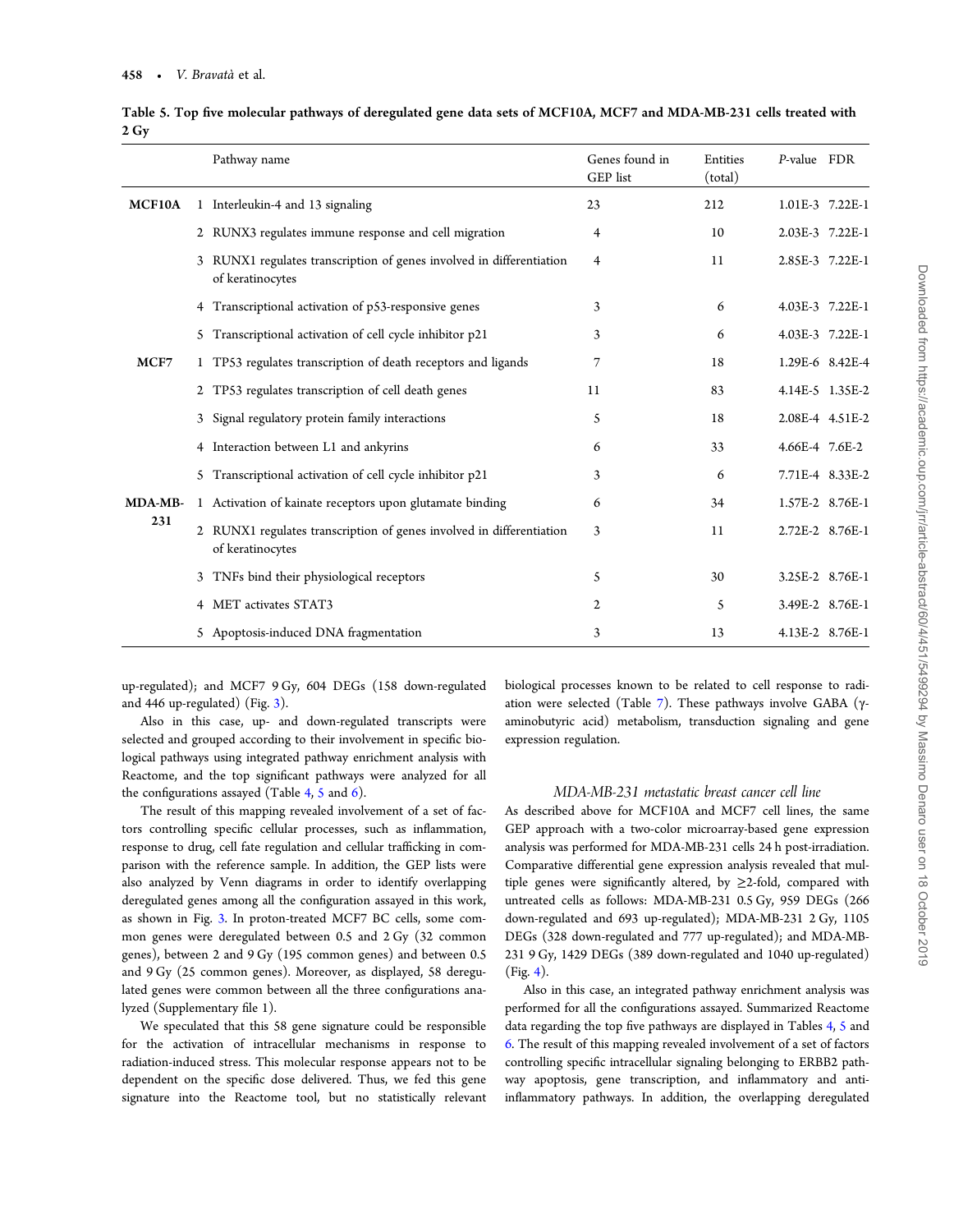<span id="page-8-0"></span>

| Table 6. Top five molecular pathways of deregulated gene data sets of MCF10A, MCF7 and MDA-MB-231 cells treated with |  |
|----------------------------------------------------------------------------------------------------------------------|--|
| 9 Gy                                                                                                                 |  |

|         |                | Pathway name                                                                           | Genes found in<br>GEP list | Entities<br>(total) | P-value FDR     |         |
|---------|----------------|----------------------------------------------------------------------------------------|----------------------------|---------------------|-----------------|---------|
| MCF10A  |                | 1 Transcriptional activation of p53-responsive genes                                   | 4                          | 6                   | 4.02E-4 1.52E-1 |         |
|         | $\overline{2}$ | Transcriptional activation of cell cycle inhibitor p21                                 | 4                          | 6                   | 4.02E-4 1.52E-1 |         |
|         |                | RUNX1 regulates transcription of genes involved in differentiation<br>of keratinocytes | 5                          | 11                  | 4.37E-4 1.52E-1 |         |
|         |                | 4 TP53 regulates transcription of genes involved in G1 cell cycle<br>arrest            | 6                          | 20                  | 1.04E-3 2.7E-1  |         |
|         |                | 5 RUNX3 regulates immune response and cell migration                                   | 4                          | 10                  | $2.6E-3$        | 5.08E-1 |
| MCF7    |                | 1 TP53 regulates transcription of death receptors and ligands                          | 7                          | 18                  | 4.63E-6 3.67E-3 |         |
|         |                | 2 TP53 regulates transcription of cell death genes                                     | 11                         | 83                  | 2.28E-4 8.99E-2 |         |
|         | 3              | Transcriptional activation of cell cycle inhibitor p21                                 | 3                          | 6                   | 1.35E-3 2.66E-1 |         |
|         |                | 4 Transcriptional activation of p53-responsive genes                                   | 3                          | 6                   | 1.35E-3 2.66E-1 |         |
|         | 5.             | Transcriptional regulation by TP53                                                     | 29                         | 486                 | 4.89E-3 7.2E-1  |         |
| MDA-MB- |                | 1 Interleukin-10 signaling                                                             | 15                         | 88                  | 4.99E-3 8.85E-1 |         |
| 231     |                | 2 Defective CHST6 causes MCDC1                                                         | 4                          | 9                   | 5.94E-3 8.85E-1 |         |
|         | 3              | Interleukin-4 and -13 signaling                                                        | 28                         | 212                 | 6.46E-3 8.85E-1 |         |
|         |                | 4 ERBB2 regulates cell motility                                                        | 5                          | 19                  | 1.82E-2 8.85E-1 |         |
|         |                | 5 Apoptosis-induced DNA fragmentation                                                  | 4                          | 13                  | 2.03E-2 8.85E-1 |         |

genes among all the configuration analyzed for MDA-MB-231 cells were highlighted by Venn diagrams, as shown in Fig. [4.](#page-10-0) In protontreated MDA-MB-231 cells, some common genes were deregulated between 0.5 and 2 Gy (195 common genes); 2 and 9 Gy (215 common genes); and 0.5 and 9 Gy (113 common genes). As shown in Venn diagrams, 265 deregulated genes were common between all the three configurations assayed (Supplementary file 1), and we speculate that this gene signature could be responsible for the activation of intracellular mechanisms able overall to react to stress, such those induced by IR. Also in this case, we decided to load this gene signature into the Reactome tool which highlighted statistically relevant biological processes activated by proton exposure, known to be related to cell response to radiation, as displayed in Table [7.](#page-9-0) These are involved in gene expression regulation, WNT signalling, inflammation and glycogen metabolism.

#### Dose-related gene signature of BC cell lines

Finally, in order to evaluate the DEGs and cellular pathway deregulated in BC cells (MCF7 and MDA-MB-231), as a function of the delivered dose, we produced Venn diagrams as displayed in Fig. [5](#page-10-0). Overall, common and unique genes were deregulated in BC cells after proton irradiation using the same dose. In particular, 27, 51 and 70 common genes were activated in BC cells after 0.5, 2 and 9 Gy of proton exposure, respectively. The eight genes shared between BC cells exposed to the three doses of proton irradiation used are as follows: chromosome 9 open reading frame 131 (C9orf131); uncharacterized protein MGC16142 (MGC16142); ATP-binding cassette, subfamily A (ABC1), member 10 (ABCA10); inositol polyphosphate-5 phosphatase (INPP5D); engrailed homeobox 1 (EN1); solute carrier family 6 (neurotransmitter transporter), member 13 (SLC6A13); AS1FAM13A antisense RNA 1 (FAM13A); and chromosome 8 open reading frame 34 (C8orf34).

Figure [4](#page-10-0) displays the heatmaps of the hierarchical condition tree of the above-mentioned eight gene signatures related to proton irradiation cell response. As known, this is a graphical representation of data where the individual values contained in a GEP are represented as colors according to their expression with respect to the control. Overall, down- and up-regulated genes after treatment are displayed using blue and red scales, as indicated in the key.

Moreover, the 27, 51–70 and 8 gene signatures, were loaded into the Reactome tool in order to select the related pathways as shown in Table [8.](#page-11-0)

Finally, we decided to confirm and validate the involvement of genes belonging to the above-mentioned signatures, using an in silico approach by PubMatrix, as described in the literature and also by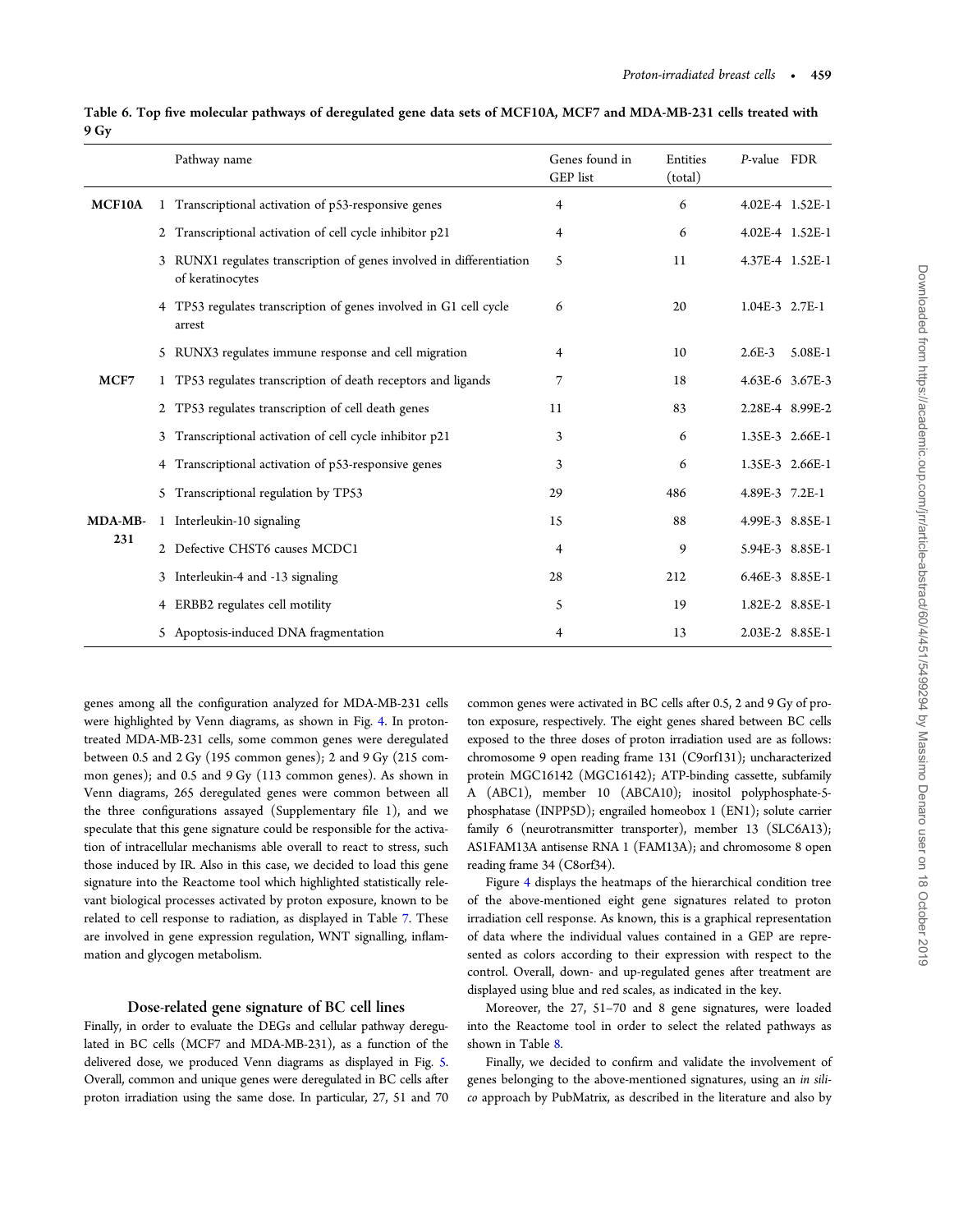|   | Pathway name                                                                          | Genes found<br>in GEP list | Entities<br>(total) | P-value     | <b>FDR</b> |
|---|---------------------------------------------------------------------------------------|----------------------------|---------------------|-------------|------------|
|   | (A) Top five statistically relevant pathwaysof the MCF10A 92 gene signature           |                            |                     |             |            |
| 1 | Eicosanoids                                                                           | 3                          | 25                  | 9.14E-4     | $1.9E-1$   |
| 2 | Fatty acids                                                                           | 3                          | 29                  | $1.4E-3$    | $1.9E-1$   |
| 3 | <b>Acrosome Reaction</b>                                                              | 1                          | $\mathbf{1}$        | $7.42E-3$   | 3.37E-1    |
| 4 | Glutathione conjugation                                                               | 3                          | 67                  | 1.41E-2     | 3.37E-1    |
| 5 | HDL remodeling                                                                        | $\mathbf{2}$               | 24                  | 1.41E-2     | 3.37E-1    |
|   | (B) Top five statistically relevant pathwaysof the MCF7 58 gene signature             |                            |                     |             |            |
| 1 | Signal regulatory protein family interactions                                         | 3                          | 16                  | 1.03E-4     | 1.34E-2    |
| 2 | GABA synthesis, release, reuptake and degradation                                     | $\overline{2}$             | 19                  | 5.07E-3     | $3.3E-1$   |
| 3 | Synthesis of IP3 and IP4 in the cytosol                                               | 2                          | 26                  | 9.26E-3     | 3.52E-1    |
| 4 | GABA synthesis                                                                        | $\mathbf{1}$               | $\mathbf{2}$        | $1.1E-2$    | 3.52E-1    |
| 5 | NR1D1 (REV-ERBA) represses gene expression                                            | 1                          | 3                   | 1.65E-2     | 3.97E-1    |
|   | (C) Top five statistically relevant pathways of the MDA-MB-231 265-gene signature     |                            |                     |             |            |
| 1 | Binding of TCF/LEF:CTNNB1 to target gene promoters                                    | 2                          | 10                  | 1.89E-2     | 6.94E-1    |
| 2 | Repression of WNT target genes                                                        | $\overline{2}$             | 16                  | 4.47E-2     | 6.94E-1    |
| 3 | Glycogen metabolism                                                                   | 3                          | 43                  | $6.22E - 2$ | 6.94E-1    |
| 4 | Gene and protein expression by JAK-STAT signaling after interleukin-12<br>stimulation | 4                          | 74                  | 7.09E-2     | 6.94E-1    |
| 5 | TFAP2 (AP-2) family regulates transcription of growth factors and their<br>receptors  | 2                          | 21                  | $7.2E-2$    | 6.94E-1    |

<span id="page-9-0"></span>

| Table 7. Top five molecular pathways of selected gene signatures among MCF10A, MCF7 and MDA-MB-231 cells lines |  |  |
|----------------------------------------------------------------------------------------------------------------|--|--|
|                                                                                                                |  |  |





our group [\[31\]](#page-14-0). In this way, lists of terms, such as gene names, were assigned to genetic, biological or clinical relevance in a flexible systematic fashion in order to confirm our assumptions. Bibliographic

relationships between proteins and selected queries such as IR, radiation, cancer, BC, electron, proton and inflammation were analyzed in order to understand the data and to draw useful conclusions reported below (Supplementary files 3, 4, 5 and 6).

## DISCUSSION

There is a substantial lack of data regarding cancer cell and molecular responses induced by proton irradiation, which prompted this work. Moreover, the possibility that proton therapy may be used to treat BC led us to study this topic in breast cell lines. The identification of gene signatures linked to specific radiation regimens, as reported in this work, could be helpful for the understanding of the molecular mechanisms linked with the treatment efficacy, allowing the introduction of biological features in RT planning. In this sense, for the first time to our knowledge, we have performed molecular analyses of BC cells exposed to different doses of proton irradiation, highlighting gene expression signatures related to specific cell lines and proton irradiation configurations. Data collected here confirm that radiation effects on cells are heterogeneous and appear to act in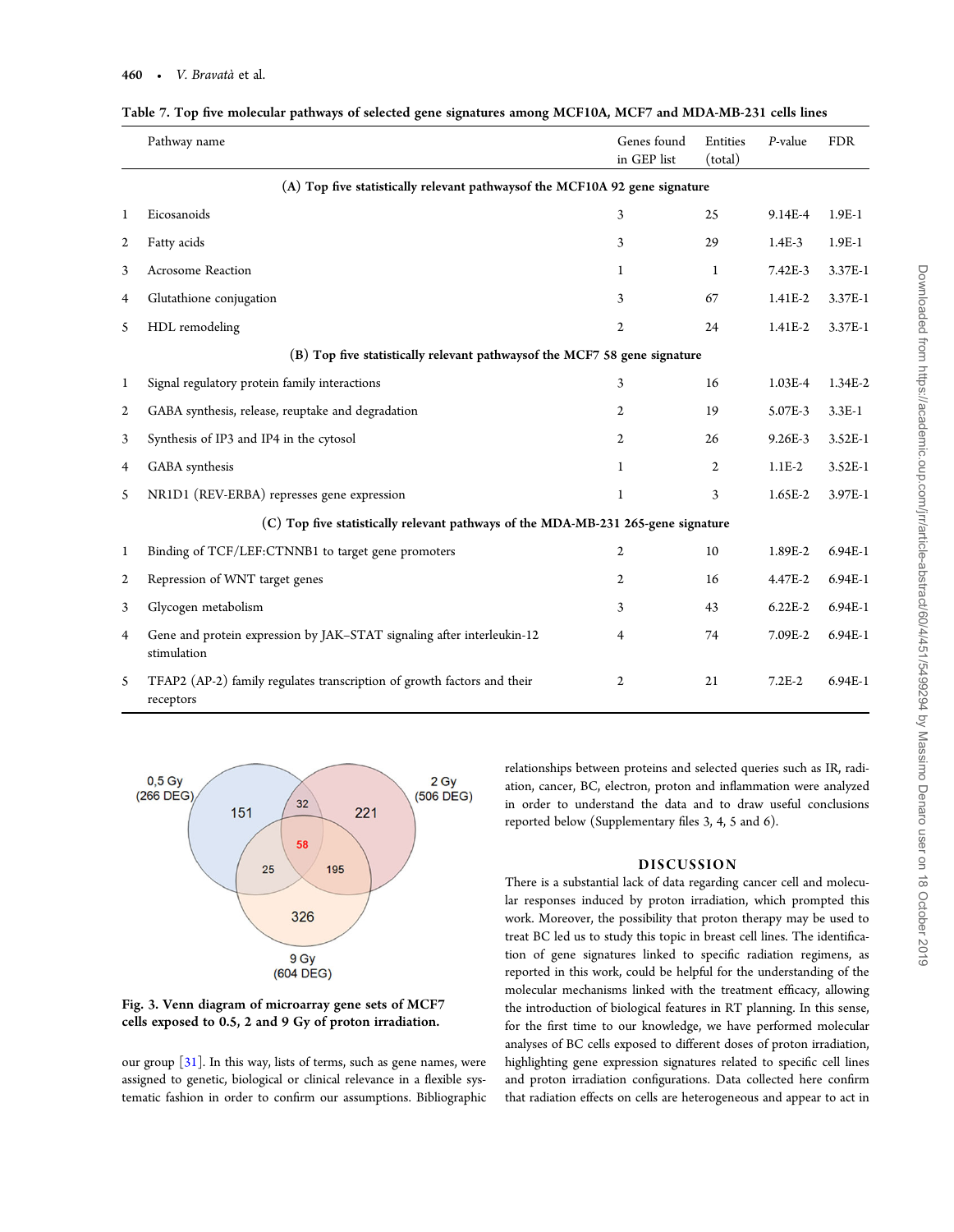<span id="page-10-0"></span>a cell line-dependent manner. This may in turn lead to an individualized form of treatment with a significant predictive value.

Dose–response effects were analyzed on the non-tumorigenic (MCF10A) and tumorigenic BC (MCF7 and MDA-MB-231) cell lines with different aggressive phenotypes. The SFs obtained showed different cellular radiosensitivity; in particular, the MCF7 cells revealed greater sensitivity to proton irradiation than MDA-MB-231 and MCF10A cells, which were more radioresistant (Fig. [1](#page-2-0)).



Fig. 4. Venn diagram of microarray gene sets of MDA-MB-231 cells exposed to 0.5, 2 and 9 Gy of proton irradiation.

We performed Luminex and cDNA microarray gene expression analyses to study molecules and biological processes activated by exposure to charged particle beams (using 0.5, 2 and 9 Gy of protons) on the three breast cell lines. Considering that IR induces significant effects on immune system modulation able to drive the survival/cell death balance and senescence process, we first studied the cytokine, chemokine and growth factor profiles induced in MCF10A, MCF7 and MDA-MB-231 cell lines by proton irradiation (Tables [1](#page-3-0)–[3;](#page-4-0) Supplementary file 2). These molecules are secreted by treated normal epithelial and residual BC cells in the tumor microenvironment, driving the tissue IR response by autocrine and paracrine mechanisms.

Overall, we investigated the time and dose dependence of cytokine signatures for the three cell lines tested, highlighting some differences that we think may also be justified by the different aggressive phenotypes of the three BC cell lines. Indeed, while MCF10A cells are strongly affected by the dose effect, since strong quantitative differences are observable between low (0.5 and 2 Gy) and high (9 Gy) doses for most of the molecules assayed (see Supplementary file 2), the MDA-MB-231 cells suffer much less from the dose effect, since no significant quantitative differences are observable between the low doses and the 9 Gy dose. In contrast, for MCF7 cells, an irregular pattern is observed for six out of eight tested molecules, as only IL-6 and IL-8 appear to be produced in a time- and dose-dependent manner. In particular, MCF10A cells subjected to 9 Gy show a polynomial-type increasing trend of



Fig. 5. (A) 27–51 and 70 gene dose-related gene signature of BC cell lines exposed to 0.5, 2 and 9 Gy. (B) Heatmap of the 8 gene signature deregulated in BC cells after all three configuration doses. The individual values contained in a GEP were represented as colors according to their expression with respect to the control. Overall, down- and up-regulated genes after treatments were displayed using blue and red scales, as indicated in the key.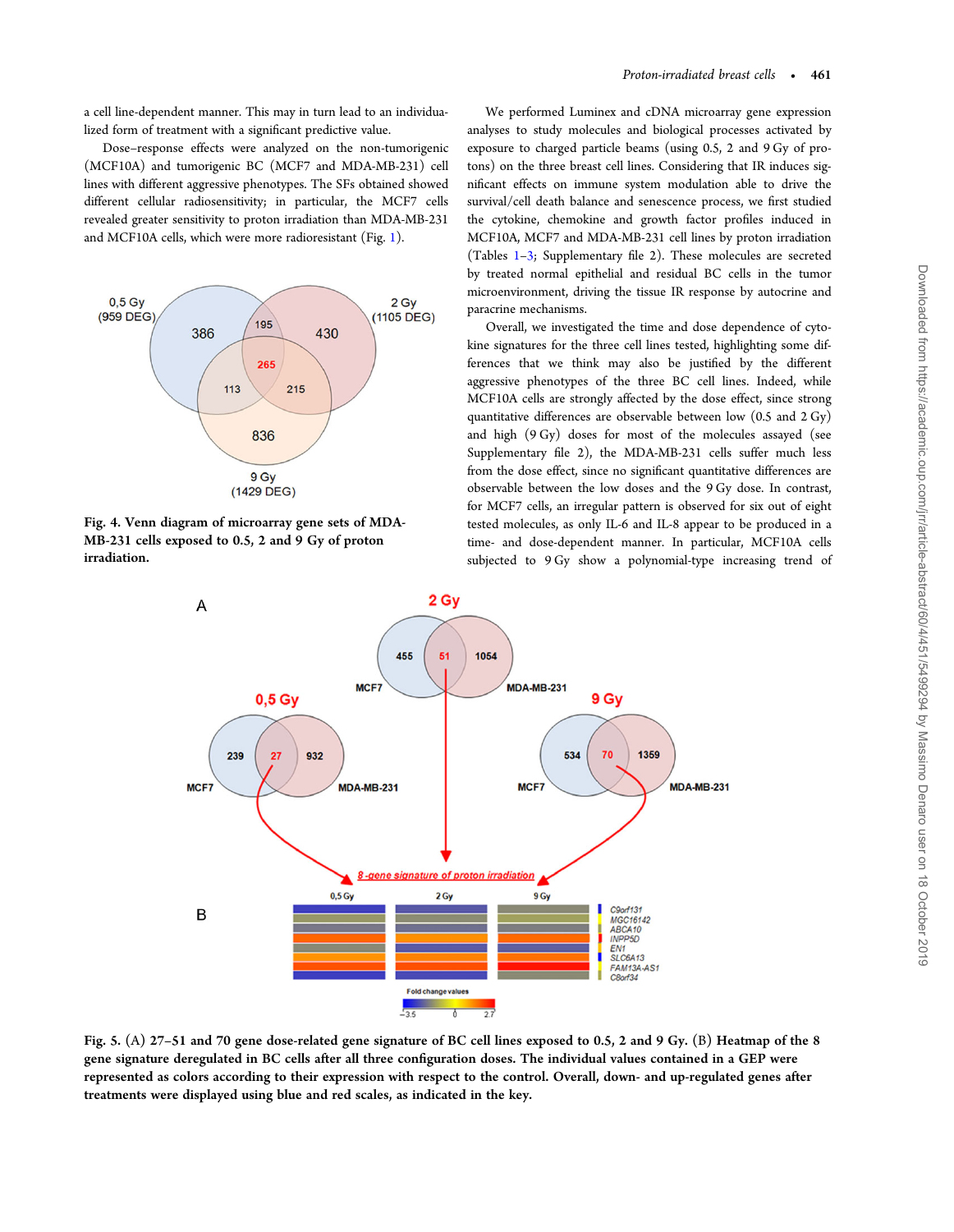| Pathway name                                                                             | Genes found in GEP list | Entities (total) | P-value     | <b>FDR</b>                                                                              |  |  |  |  |  |  |
|------------------------------------------------------------------------------------------|-------------------------|------------------|-------------|-----------------------------------------------------------------------------------------|--|--|--|--|--|--|
| (A) Top five statistically relevant pathways of the 0.5 Gy 27 gene signature of BC cells |                         |                  |             |                                                                                         |  |  |  |  |  |  |
| Reuptake of GABA                                                                         | 1                       | 4                | 1.01E-2     | $2.71E-1$                                                                               |  |  |  |  |  |  |
| Digestion of dietary carbohydrate                                                        | 1                       | 10               | 2.51E-2     | 2.71E-1                                                                                 |  |  |  |  |  |  |
| PECAM1 interactions                                                                      | 1                       | 12               | 0.03        | 2.71E-1                                                                                 |  |  |  |  |  |  |
| ABC transporters in lipid homeostasis                                                    | $\mathbf{1}$            | 18               | 4.47E-2     | 2.71E-1                                                                                 |  |  |  |  |  |  |
| Ephrin signaling                                                                         | $\mathbf{1}$            | 19               | 4.71E-2     | 2.71E-1                                                                                 |  |  |  |  |  |  |
| (B) Top five statistically relevant pathways of the 2 Gy 51 gene signature of BC cells   |                         |                  |             |                                                                                         |  |  |  |  |  |  |
| Interaction between L1 and ankyrins                                                      | 3                       | 33               | 3.09E-4     | $3.7E-2$                                                                                |  |  |  |  |  |  |
| Thyroxine biosynthesis                                                                   | $\mathbf{2}$            | 27               | 5.11E-3     | 3.07E-1                                                                                 |  |  |  |  |  |  |
| L1CAM interactions                                                                       | 3                       | 129              | $1.42E - 2$ | 3.86E-1                                                                                 |  |  |  |  |  |  |
| Phase 0-rapid depolarisation                                                             | $\overline{2}$          | 47               | 1.47E-2     | 3.86E-1                                                                                 |  |  |  |  |  |  |
| VEGF ligand-receptor interactions                                                        | $\mathbf{1}$            | 8                | 3.08E-2     | 3.86E-1                                                                                 |  |  |  |  |  |  |
|                                                                                          |                         |                  |             |                                                                                         |  |  |  |  |  |  |
| Interleukin-35 signaling                                                                 | $\mathbf{2}$            | 16               | 3.65E-3     | $4.3E-1$                                                                                |  |  |  |  |  |  |
| Extracellular matrix organization                                                        | 6                       | 329              | 9.89E-3     | $4.3E-1$                                                                                |  |  |  |  |  |  |
| Thyroxine biosynthesis                                                                   | 2                       | 27               | 0.01        | $4.3E-1$                                                                                |  |  |  |  |  |  |
| Integrin cell surface interactions                                                       | 3                       | 86               | $1.23E-2$   | $4.3E-1$                                                                                |  |  |  |  |  |  |
| Amine-derived hormones                                                                   | $\mathbf{2}$            | 56               | 3.88E-2     | 4.42E-1                                                                                 |  |  |  |  |  |  |
|                                                                                          |                         |                  |             | (C) Top- five statistically relevant pathways of the 9 Gy 70 gene signature of BC cells |  |  |  |  |  |  |

<span id="page-11-0"></span>Table 8. Top five molecular pathways of BC selected gene signatures

inflammatory molecules, TH1-type, TH2-type, chemokines and growth factors, although the two chemokines IL-8 and MCP-1 have been identified as early irradiation markers as their relative increase is observable as early as 48 h post-treatment, regardless of the dose delivered within the same time. These two molecules (IL-8 and MCP-1) and IL-6 are produced in a time- and dose-dependent manner in MCF7 cells, with peaks observable at 72 h postirradiation.

The immune response profile of MDA-MB-231 cells to irradiation was characterized by a stronger activation, in a timedependent manner and regardless of dose delivered, of 11 out 17 of the immunological factors analyzed, compared with to MCF10A and MCF7 cells. Summarizing, MDA-MB-231 cells showed the strongest potentially pro-inflammatory profile compared with the other cell lines analyzed. The inflammatory network seems to be unbalanced as IL-10, the main anti-inflammatory cytokine, is not expressed and the IL-4/IL-13 up-regulation is rather limited. Moreover, the observed strong IFN-γ up-regulation at low and high doses denotes a TH1-type response activation.

Considering the three immunological profiles, IL-6, IL-8 and MCP-1 could be considered candidate biomarkers of proton irradiation of mammary epithelial cells.

Interestingly, these results are comparable with those obtained by our group for the same cell lines following electron beams [[17](#page-13-0)]. However, the immunological profiles of the three different cell lines do not seem to exert a direct role on cell death increasing during the time window of this in vitro experiment. On the other hand, it could be speculated that the release of these molecules can play a different and specific paracrine role in each patient's tumor microenvironment, generating individual long-term effects on tumor progression and post-treatment sequelae, e.g. local or systemic inflammation, fibrosis or cell senescence.

Moreover, as graphically displayed, some genes were specifically deregulated according to the dose delivered (dose-dependent gene lists), whereas other genes (cell-dependent gene list) were commonly deregulated after all the three doses delivered and were probably linked to BC-specific features (Figs [2](#page-6-0), [3](#page-9-0) and [4](#page-10-0)). All the gene signatures selected in this work are available in Supplementary file 1, whereas Tables [4](#page-6-0), [5](#page-7-0) and [6](#page-8-0) displays the top five statistically significant pathways activated in the three cell lines studied in response to 0.5, 2 and 9 Gy, respectively.

In MCF10A cells, a 92 common gene list (Fig. [2\)](#page-6-0) has been identified to sustain the molecular response to irradiation regardless of the used dose, which participate in the activation of pathways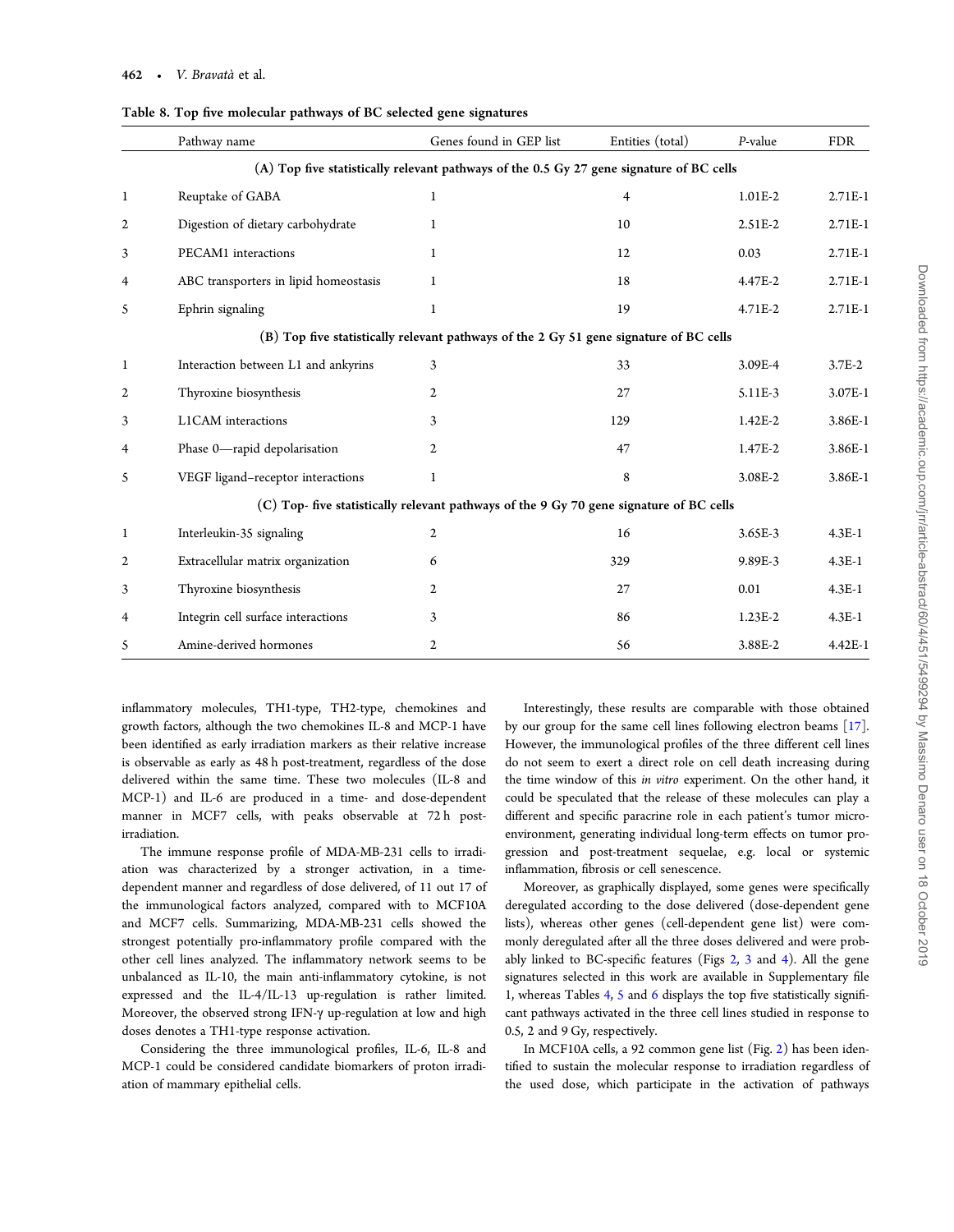related to inflammation, lipid metabolism and detoxification processes, listed in Table [7](#page-9-0)A.

Regarding MCF7 BC cells, the TP53 pathway appears to drive the signaling controlling the response to radiation. This finding is in line with our previous investigations on the MCF7 molecular response to radiation using electron beams [\[22\]](#page-13-0). In these cells, a 58 gene signature is activated regardless of the dose used, and the genes sustain general pathways, GABA metabolism, transduction signaling and gene expression regulation, which appear not to be directly related to such a stress response.

Moreover, for the MDA-MB-231 BC cell line, we also selected unique and common gene signatures linked to the dose delivered (Tables [4](#page-6-0), [5](#page-7-0) and [6\)](#page-8-0). Interestingly, IR is able to activate ERBB2 signaling in the MDA-MB-231 cells; nonetheless, they are HER2– and classified as triple-negative cells. Furthermore, the activation of inflammatory-related pathways justifies the great capacity of MDA-MB-231 cells to release inflammatory molecules in the tumor microenvironment, as highlighted in this work. Moreover, this behaviour has been previously noted by our group even in response to irradiation using electron beams, a sign that activation of inflammation is typical of the IR response for these cells  $[12]$  $[12]$ . Through inflammation, these cells control cell fate balance, senescence mechanisms, angiogenesis and cell migration, explaining their aggressive phenotype and the resistance to the treatments, driving the activation of intracellular mechanisms able to react to stress and known to be related to the cell response to radiation, as displayed in Table [7](#page-9-0)C. These are involved in regulation of gene expression, WNT signaling, inflammation and glycogen metabolism.

We also decided to analyze, for the first time to our knowledge, proton dose-related gene signatures, specific for breast cancer cells (i.e. MCF7 and MDA-MB-231). Interestingly, we selected 27, 51 and 70 genes that were activated in BC cells after 0.5, 2 and 9 Gy, respectively (Table [8](#page-11-0)). Moreover, in order to select specific biomarkers of proton cell response, we selected eight common deregulated genes (8 gene signature) shared among the 27, 51 and 70 gene signatures selected and mentioned above (Fig. [4](#page-10-0)).

All genes belonging to these signatures were also analyzed by the PubMatrix tool, in order to search for biological interpretation through NCBI literature of data obtained from microarray analysis.

In particular, we speculate that these genes could represent specific biomarkers of proton breast cell response. Among these genes, no information about the involvement of C9orf131, MGC16142, FAM13A and C8orf3 genes in the radiation cell response (proton or other types) is now available in the literature, which requires further investigation

On the other hand, limited but promising data were collected for the other genes of the 8 gene signature. In particular, the ABCA10 gene codes for a member of the superfamily of ATPbinding cassette (ABC) transporters, often overexpressed in several tumors and responsible for the traffic of a wide variety of xenobiotics, lipids and metabolic products across the cell membranes. These proteins were also described as implicated in multidrug resistance, but no information is available regarding their hypothetical role in radioresistance processes [[32](#page-14-0), [33\]](#page-14-0).

The INPP5D gene is a member of the inositol polyphosphate-5 phosphatase (INPP5) family regulated by AKT signaling and

recently described as involved in the apoptotic process, also during hypoxia conditions independently of  $p53$  activation  $\sqrt{34}$ . As has been well described, AKT is able to regulate the survival/death balance, in response to radiation  $[35]$  $[35]$  $[35]$ . In addition, AKT activation in hypoxic regions of breast tumors has been linked with poor patient prognosis, whereas AKT inhibition may improve radiotherapy response in p53-deficient tumors, and for this purpose further studies are needed to evaluate the role of INPP5D in the radioresistance process.

The EN1 gene is involved in the development of the central nervous system, and recently was described as a prosurvival transcription factor in the basal-like BC type. It is also described as exclusively overexpressed in some extremely aggressive cancers, also associated with hypoxia, inflammation and high leukocyte infiltration [[36](#page-14-0)]. However, no information regarding its role and radiation exposure is available.

The SLC6A13 gene encodes a neurotransmitter transporter involved in the uptake of δ-aminolevulinic acid (ALA). ALAinduced protoporphyrin accumulation is a strategy widely used in cancer treatment. Its expression was found in some cancer cell lines and can play a role in enhancing the accumulation of ALA-induced protoporphyrin [[37](#page-14-0)]. Additional studies are needed in order to identify its role in the radiation cell response.

Overall, data from immunological signatures and the top five lists of GEP profiling seem to intersect at some points; nonetheless, transcriptional and translational levels are not always coincident and the time windows analyzed are different. In particular, immunological pathways which varied following radiation among the top five lists analyzed are: (i) Interleukin 4 and 13 signaling with 23 genes varying in MCF10 exposed to 2 Gy; and (ii) the two antiinflammatory pathways: Interleukin 10 and Interleukin 4 and 13 signaling, with 15 and 28 genes varying in MDA-MB-231 exposed to 9 Gy. In addition, in MDA-MB-231, the 'Gene and protein expression by Jak–STAT signalling after IL-12 stimulation' is commonly different among all the dose configurations analyzed.

In MCF7 cells, the GEP profiling does not involve immunological pathways, justifying the poor secretion levels of immunological proteins, whereas in MCF10 and MDA-MB-231 cells the transcriptional activation of an anti-inflammatory response sustained by the IL-4/IL-13 loop is still observable 24 h post-treatment, to balance inflammation generated by IR. Furthermore, the conspicuous IFN-γ release 48–72 h post-treatment by MDA-MB-231 cells exposed to all the doses is fully explained by the activation of 'Jak– STAT signalling after IL-12 stimulation' 24 h post-irradiation.

In conclusion, as previously described by several authors and also by our group [[12](#page-13-0), [13](#page-13-0), [38](#page-14-0)], radiation effects on cells are heterogeneous and appear to act in a cell line-dependent manner, and this behavior is also confirmed in response to proton beam irradiation.

#### CONCLUSIONS

This work highlighted the molecular response to proton irradiation of three breast cell lines (the tumorigenic MCF7 and MDA-MB-231 and the non tumorigenic MCF10A), in terms of GEP and secretion of immunological molecules. The three cell lines studied demonstrated differential GEP/cytokine profiles after proton irradiation,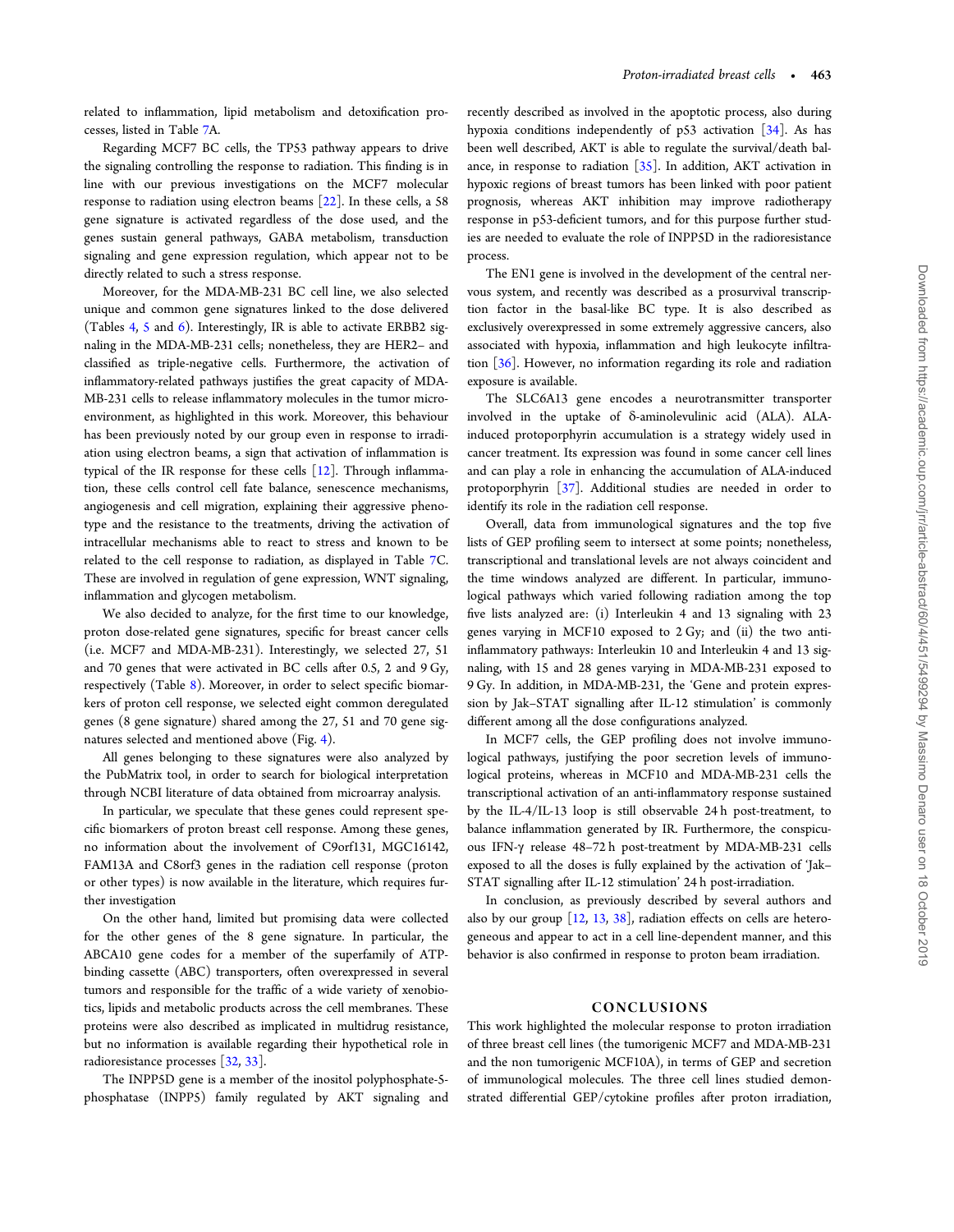<span id="page-13-0"></span>showing a cell line- and dose-dependent type of response to radiation. The immunological signatures are dependent on the dose delivered (low doses of 0.5 and 2 Gy vs a high dose of 9 Gy) in MCF10A and MCF7 cell lines, whereas MDA-MB-231 cells show a strong pro-inflammatory expression profile regardless of the dose. We selected a specific 8 gene signature which represents a list of common genes deregulated in response to the doses used and in all the cell lines analyzed in this work that in our opinion need more investigation. It can be envisaged that our data could be useful in the definition of personalized proton therapy protocols in combination with targeted therapies dedicated to breast cancer.

## SUPPLEMENTARY DATA

Supplementary data are available at Journal of Radiation Research online.

#### ACKNOWLEDGEMENTS

This work was supported by National Institute for Nuclear Physics (INFN)-LNS-funded ETHICS project and 'Studio di strategie terapeutiche innovative guidate da Imaging molecolare e proteogenomica: applicazioni in oncologia e neurologia' project (DM46965).

## DISCLOSURE STATEMENT

The authors declare that they have no conflict of interests.

#### AUTHORS' CONTRIBUTIONS

All authors participated in the conception, design, interpretation and elaboration of the findings of the study, as well as in drafting and revising the final version. All authors read and approved the final content of the manuscript.

#### REFERENCES

- 1. Bravatà V, Cammarata FP, Forte GI et al. 'Omics' of HER2 positive breast cancer. OMICS 2013;17:119–29.
- 2. Bravatà V, Stefano A, Cammarata FP et al. Genotyping analysis and 18F-FDG uptake in breast cancer patients: a preliminary research. J Exp Clin Cancer Res 2013;32:23.
- 3. Speers C, Pierce LJ. Molecular signatures of radiation response in breast cancer: towards personalized decision-making in radiation treatment. Int J Breast Cancer 2017;2017:4279724.
- 4. Forte GI, Minafra L, Bravatà V et al. Radiogenomics: the utility in patient selection. Transl Cancer Res 2017;6:S852–S874.
- 5. Yadav P, Shankar BS. Radio resistance in breast cancer cells is mediated through TGF-β signalling, hybrid epithelial–mesenchymal phenotype and cancer stem cells. Biomed Pharmacother 2019;111:119–130.
- 6. Langlands FE, Horgan K, Dodwell DD et al. Breast cancer subtypes: response to radiotherapy and potential radiosensitisation. Br J Radiol 2013;86:20120601.
- 7. Willers H, Azzoli CG, Santivasi WL et al. Basic mechanisms of therapeutic resistance to radiation and chemotherapy in lung cancer. Cancer J 2013;19:200-207.
- 8. Woodward WA, Debeb BG, Xu W et al. Overcoming radiation resistance in inflammatory breast cancer. Cancer 2010;116: 2840–2845.
- 9. Tommasino F, Durante M. Proton radiobiology. Cancers (Basel) 2015;7:353–81.
- 10. Lundkvist J, Ekman M, Ericsson SR et al. Economic evaluation of proton radiation therapy in the treatment of breast cancer. Radiother Oncol 2005;75:179–85.
- 11. Grant SR, Grosshans DR, Bilton SD et al. Proton versus conventional radiotherapy for pediatric salivary gland tumors: acute toxicity and dosimetric characteristics. Radiother Oncol 2015; 116:309–15.
- 12. Bravatà V, Cava C, Minafra L et al. Radiation-induced gene expression changes in high and low grade breast cancer cell types. Int J Mol Sci 2018;19:pii:E1084.
- 13. Bravatà V, Minafra L, Cammarata FP et al. Gene expression profiles induced by proton and electron irradiations in breast cancer cells. Br J Radiol 2018;20170934. [doi:10.1259/bjr.](http://dx.doi.org/10.1259/bjr.20170934) [20170934.](http://dx.doi.org/10.1259/bjr.20170934)
- 14. Tommasino F, Durante M, D'Avino V et al. Model-based approach for quantitative estimates of skin, heart, and lung toxicity risk for left-side photon and proton irradiation after breastconserving surgery. Acta Oncol 2017;56:730–736.
- 15. Spetz J, Moslehi J, Sarosiek K. Radiation-induced cardiovascular toxicity: mechanisms, prevention, and treatment. Curr Treat Options Cardiovasc Med 2018;20:31.
- 16. Di Maggio FM, Minafra L, Forte GI et al. Portrait of inflammatory response to ionizing radiation treatment. J Inflamm (Lond) 2015;12:14.
- 17. Bravatà V, Minafra L, Forte GI et al. Cytokine profile of breast cell lines after different radiation doses. Int J Radiat Biol 2017; 93:1217–1226.
- 18. Collins TS, Lee LF, Ting JP. Paclitaxel up-regulates interleukin-8 synthesis in human lung carcinoma through an NF-kappaBand AP-1-dependent mechanism. Cancer Immunol Immunother 2000;49:78–84.
- 19. Kil WJ, Tofilon PJ, Camphausen K. Post-radiation increase in VEGF enhances glioma cell motility in vitro. Radiat Oncol 2012;7:25.
- 20. Desai S, Kumar A, Laskar S et al. Cytokine profile of conditioned medium from human tumor cell lines after acute and fractionated doses of gamma radiation and its effect on survival of bystander tumor cells. Cytokine 2013;61:54–62.
- 21. Lacroix M, Leclercq G. Relevance of breast cancer cell lines as models for breast tumours: an update. Breast Cancer Res Treat 2004;83:249–289.
- 22. Bravatà V, Minafra L, Russo G et al. High-dose ionizing radiation regulates gene expression changes in the MCF7 breast cancer cell line. Anticancer Res 2015;35:2577–91.
- 23. Minafra L, Bravatà V, Russo G et al. Gene expression profiling of MCF10A breast epithelial cells exposed to IOERT. Anticancer Res 2015;35:3223–34.
- 24. Cirrone GAP, Cuttone G, Di Rosa F et al. The GEANT4 toolkit capability in the hadron therapy field: simulation of a transport beam line. Nucl Phys B Proc Suppl 2006;150:54–57. [doi:10.](http://dx.doi.org/10.1016/j.nuclphysbps.2005.04.061) [1016/j.nuclphysbps.2005.04.061](http://dx.doi.org/10.1016/j.nuclphysbps.2005.04.061).
- 25. Cirrone GAP, Cuttone G, Di Rosa F et al. Hadrontherapy: an Open Source, Geant4-based application for proton-ion therapy studies. IEEE Nuclear Science Symposium Conference 2009